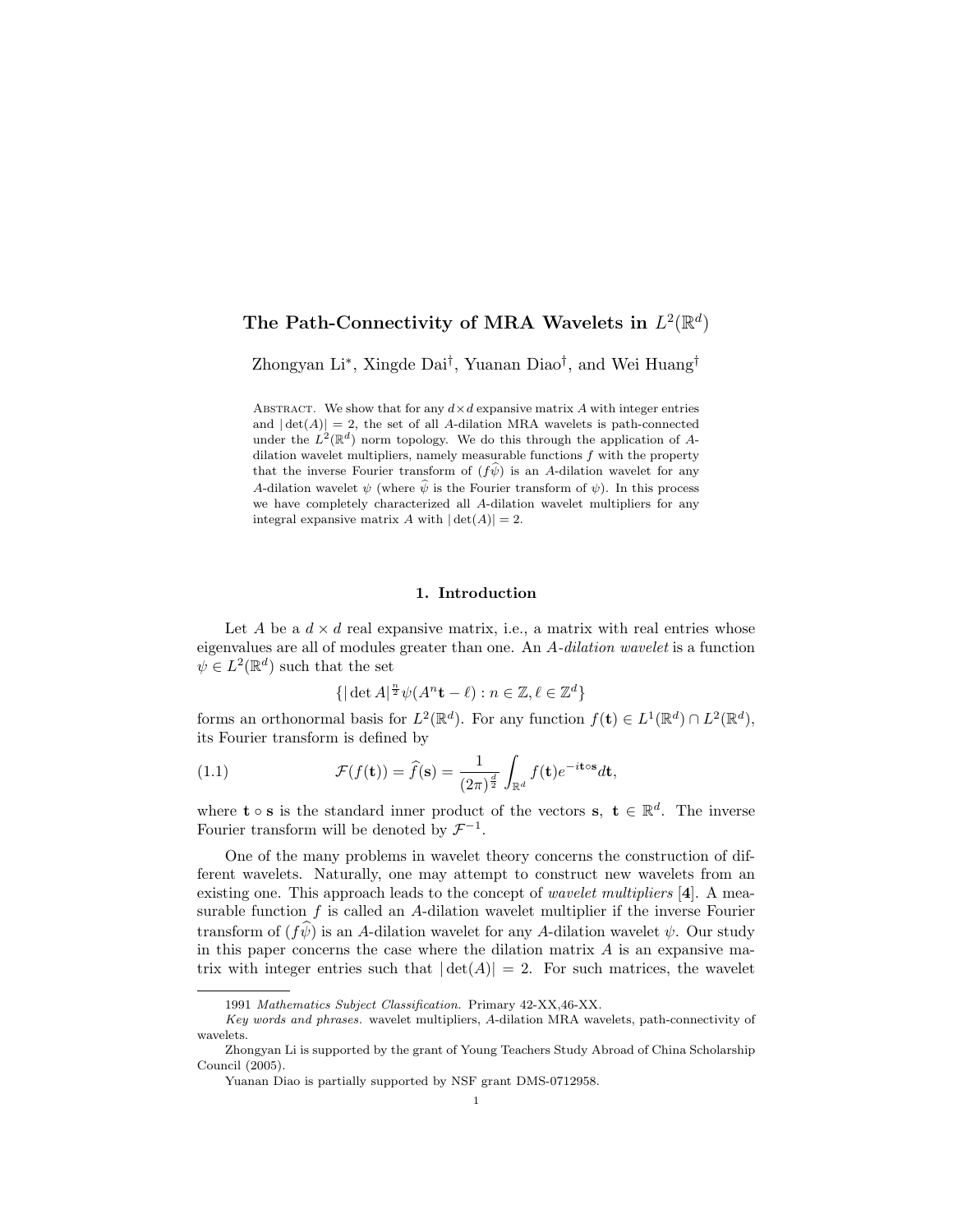multipliers have been studied extensively and are completely characterized for dimension 1  $[9, 16, 19]$  and dimension 2  $[14, 15]$ . These results then lead to the characterization of the phases of A-dilation MRA wavelets and the establishment of the path-connectedness of the set of all A-dilation MRA wavelets under the  $L^2(\mathbb{R}^1)$ or  $L^2(\mathbb{R}^2)$  norm topology for dimension  $d=1$  and dimension  $d=2$ . Here in this paper, we will generalize the above mentioned results to all  $d \times d$  expansive matrices with integer entries and determinant  $\pm 2$ . It is important for us to point out that the approach used for the case  $d = 2$  depends on certain special properties a  $2 \times 2$ integral expansive matrix A (with  $|\det(A)| = 2$ ) possesses [14, 15]. This is no longer the case for  $d \geq 3$  so a different approach has to be used.

The rest of the paper is organized as follows. In the next section, we introduce the notations and terms needed for this paper, with some preliminary results needed in the later sections. In Section 3, we state and prove our results on wavelet multipliers on  $L^2(\mathbb{R}^d)$ . In Section 4 we prove the path-connectivity of the set of all A-dilation MRA wavelets. In the last section, we compare our approach in this paper with the ones used in lower dimensions  $(d = 1 \text{ and } d = 2)$ . We show that in the higher dimensions  $d \geq 3$  there exist integral expansive matrices that would prohibit the direct generalizations of the approaches used to solve the pathconnectivity of A-dilation MRA wavelets in  $d = 1$  and  $d = 2$  [14, 15, 16, 19].

## 2. Notations, Definitions and Preliminary Results

Let  $M_d^{(2)}$  $\mathcal{L}_d^{(2)}(\mathbb{Z})$  be the set of all  $d \times d$  expansive integral matrices (i.e., matrices with integer entries) whose determinants are  $\pm 2$ . Throughout this paper, we will limit our discussion to matrices  $A \in M_d^{(2)}$  $d_d^{(2)}(\mathbb{Z})$ . We will use T,  $D_A$  as the translation and dilation unitary operators acting on  $L^2(\mathbb{R}^d)$  defined by  $(T^{\ell} f)(t) = f(t - \ell)$ ,  $(D_A f)(\mathbf{t}) = |\det(A)|^{\frac{1}{2}} f(A\mathbf{t}), \forall f \in L^2(\mathbb{R}^d), \mathbf{t} \in \mathbb{R}^d \text{ and } \ell \in \mathbb{Z}^d.$  A measurable function  $\psi \in L^2(\mathbb{R}^d)$  is called an A-dilation wavelet if  $\{D_A^nT^{\ell}\psi : n \in \mathbb{Z}, \ell \in \mathbb{Z}^d\}$ is an orthonormal basis for  $L^2(\mathbb{R}^d)$ . Whenever we state that two functions f,  $g \in L^2(\mathbb{R}^d)$  are equal, it is understood that  $f(\mathbf{s}) = g(\mathbf{s})$  for almost all  $\mathbf{s} \in \mathbb{R}^d$ . Furthermore, we say that  $E = F$  for two measurable sets F and E in  $\mathbb{R}^d$  if  $(F \setminus F)$  $F) \cup (E \setminus F)$  is a measure zero set.

DEFINITION 2.1. A sequence  $\{V_j : j \in \mathbb{Z}\}\$  of closed subspaces of  $L^2(\mathbb{R}^d)$  is called an A-dilation multi-resolution analysis (or A-dilation MRA for short) if the following hold:

(i)  $V_j \subset V_{j+1}, \ \forall j \in \mathbb{Z};$ (ii)  $\bigcap_{j\in\mathbb{Z}}V_j=\{0\},\ \overline{\bigcup}$  $\overline{J_{j\in\mathbb{Z}}V_{j}}=L^{2}(\mathbb{R}^{d});$ (iii)  $f(\mathbf{t}) \in V_j$  if and only if  $f(A^{-j}\mathbf{t}) \in V_0$  for  $j \in \mathbb{Z}$ ; and (iv) There exists  $\phi(\mathbf{t})$  in  $V_0$  such that  $\{\phi(\mathbf{t} - \ell) : \ell \in \mathbb{Z}^d\}$  is an orthonormal basis for  $V_0$ .

The function  $\phi(\mathbf{t})$  defined in (iv) above is called an A-dilation scaling function for the MRA. In our case, it is known that a single A-dilation wavelet can be derived from the above A-dilation MRA [17] (due to the fact that  $|\det(A)| - 1 = 1$ ). An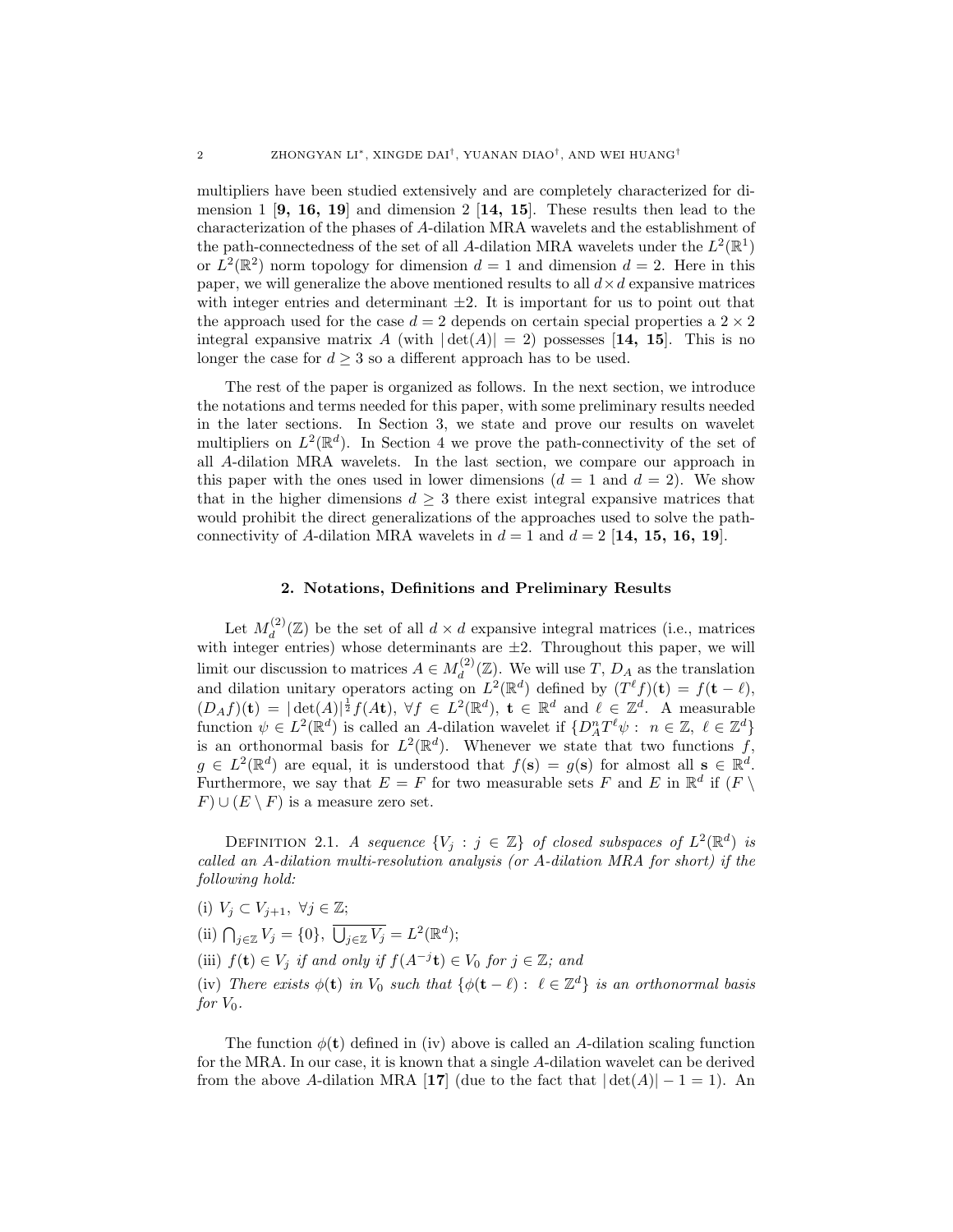A-dilation wavelet  $\psi \in V_1 \cap V_0^{\perp}$  so obtained is called an MRA wavelet. For any  $f \in V_1$ ,  $f(A^{-1}\mathbf{t}) \in V_0$  hence we have

(2.1) 
$$
f(\mathbf{t}) = |\det(A)| \sum_{\ell \in \mathbb{Z}^d} c_{\ell} \phi(A\mathbf{t} - \ell).
$$

If we define  $m_f(\mathbf{s}) = \sum_{\ell \in \mathbb{Z}^d} c_{\ell} e^{-i\ell \circ \mathbf{s}}$ , then by taking Fourier transform on both sides of (2.1) we obtain  $\widehat{f}(A^{\tau}s) = m_f(s)\widehat{\phi}(s)$ , where  $A^{\tau}$  is the transpose of A. In particular, we have

(2.2) 
$$
\widehat{\phi}(A^{\tau} s) = m(s)\widehat{\phi}(s)
$$

for some function  $m(s)$  of the form similar to (2.1).  $m(s)$  is called the low pass A-dilation filter of the MRA.

A measurable function  $f(\mathbf{t}) \in L^2(\mathbb{R}^d)$  is called a  $2\pi \mathbb{Z}^d$  periodic if  $f(\mathbf{t} + 2\pi \ell) =$  $f(\mathbf{t})$  on  $\mathbb{R}^d$  for any  $\ell \in \mathbb{Z}^d$ .

The following lemmas are well known results and can be easily obtained by standard textbook arguments [1, 6, 12] .

LEMMA 2.1.  $\psi$  is an A-dilation wavelet iff the following conditions hold

(i)  $\|\psi\|_2 = 1;$ (ii)  $\sum_{j\in\mathbb{Z}}|\widehat{\psi}((A^{\tau})^j\mathbf{s})|^2=1/(2\pi)^d$  and (iii)  $\sum_{j=0}^{\infty} \widehat{\psi}((A^{\tau})^j \mathbf{s}) \overline{\widehat{\psi}((A^{\tau})^j (\mathbf{s} + 2\pi \ell))} = 0 \ \forall \ell \in \mathbb{Z}^d \setminus A^{\tau} \mathbb{Z}^d.$ 

LEMMA 2.2. An A-dilation wavelet  $\psi$  is an A-dilation MRA wavelet iff

(2.3) 
$$
D_{\psi}(\mathbf{s}) = \sum_{n=1}^{\infty} \sum_{\ell \in \mathbb{Z}^d} |\widehat{\psi}((A^{\tau})^n(\mathbf{s} + 2\pi \ell))|^2 = \frac{1}{(2\pi)^d}.
$$

LEMMA 2.3.  $\phi$  is an A-dilation scaling function for an MRA iff the following conditions hold

- (i)  $\sum_{\ell \in \mathbb{Z}^d} |\widehat{\phi}(\mathbf{s} + 2\pi \ell)|^2 = 1/(2\pi)^d$ ;
- (ii)  $\lim_{j\to\infty} |\widehat{\phi}((A^{\tau})^{-j}\mathbf{s})| = 1/(2\pi)^{\frac{d}{2}}$  and

(iii) there exists a  $2\pi\mathbb{Z}^d$  periodic function  $m(s) \in L^2([-\pi,\pi)^d)$  such that  $\widehat{\phi}(A^{\tau}s)$  $m(\mathbf{s})\phi(\mathbf{s}).$ 

Lemma 2.4 below describes some special properties a matrix in the set  $M_d^{(2)}$  $d^{(2)}(\mathbb{Z})$ possesses. Its proof is elementary and our reader can also refer to [8].

LEMMA 2.4. Let  $A \in M_d^{(2)}$  $\mathbb{Z}_d^{(2)}(\mathbb{Z})$ . Then the group  $\mathbb{Z}^d/ A^{\tau} \mathbb{Z}^d$  is isomorphic to  $(A^{\tau})^{-1}\mathbb{Z}^{d}/\mathbb{Z}^{d}$  and the order of  $\mathbb{Z}^{d}/A^{\tau}\mathbb{Z}^{d}$  is equal to 2. In particular, for any  $\mathbf{h}_{1} \in$  $\mathbb{Z}^d \setminus A^{\tau} \mathbb{Z}^d$ ,  $\mathbb{Z}^d = A^{\tau} \mathbb{Z}^d \cup (A^{\tau} \mathbb{Z}^d + \mathbf{h}_1)$  and  $(A^{\tau})^{-1} \mathbb{Z}^d = \mathbb{Z}^d \cup (\mathbb{Z}^d + \mathbf{h}_2)$  where  $$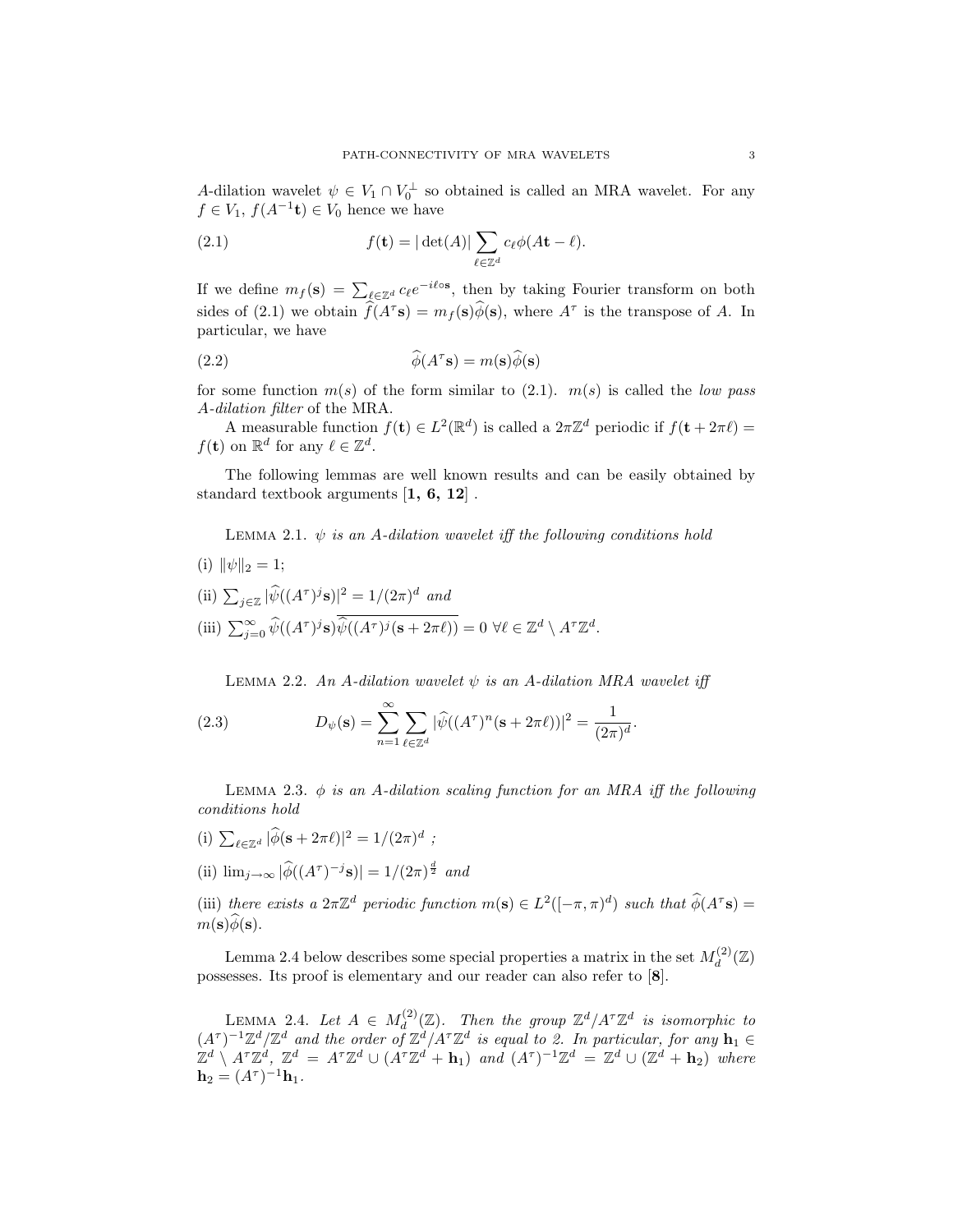REMARK 2.1. Since  $A \in M_d^{(2)}$  $\mathcal{L}_d^{(2)}(\mathbb{Z})$ , any non-integer entry in  $(A^{\tau})^{-1}$  is a rational number with denominator 2 (namely a number of the form  $\frac{1}{2}(2r+1)$  with  $r \in \mathbb{Z}$ . It follows that  $\mathbf{h}_2 = (A^{\tau})^{-1} \mathbf{h}_1 \notin \mathbb{Z}^d$  has at least one non-integer entry and all non-integer entries are rational numbers with denominator 2. We will use  $\rho(\mathbf{h}_2)$  to denote the index of the first such non-integer entry in  $h_2$ .

REMARK 2.2. Notice that for  $\mathbf{h}_1$ ,  $\mathbf{h}'_1 \in \mathbb{Z}^d \setminus A^\tau(\mathbb{Z}^d)$  and  $\mathbf{h}_2 = (A^\tau)^{-1} \mathbf{h}_1$ ,  $\mathbf{h}'_2 =$  $(A^{\tau})^{-1}$ **h'**<sub>1</sub>, we have  $\rho(\mathbf{h}_2) = \rho(\mathbf{h}'_2)$  since  $\mathbf{h}_2 - \mathbf{h}'_2 \in \mathbb{Z}^d$ . Thus the index  $\rho(\mathbf{h}_2)$  only depends on A. Hence, it is appropriate to denote such an index by  $\rho(A)$ . Let  $\mathbf{u} \in \mathbb{R}^d$ be the vector with all of its entries being zero except that at its  $\rho(A)$ -th coordinate, where it has 1 as its entry. Then  $e^{\pm i2\pi \mathbf{h}_2 \circ \mathbf{u}} = -1$ . We leave it to our reader to verify that there is a unique element  $\mathbf{h}_1 \in \mathbb{Z}^d \setminus A^{\tau} \mathbb{Z}^d$  such that  $(A^{\tau})^{-1} \mathbf{h}_1 = \mathbf{h}_2$  is a non-zero vector whose entries are either  $1/2$  or 0. In this case  $h_2 \circ u = 1/2$ . From now on,  $\mathbf{h}_1$  and  $\mathbf{h}_2$  will be understood to be these two uniquely determined vectors to avoid any confusion.

LEMMA 2.5. Suppose that  $\psi$  is an A-dilation MRA wavelet with scaling function  $\phi$  and low pass filter  $m(s)$ , then

(2.4) 
$$
|\widehat{\phi}(\mathbf{s})|^2 = \sum_{j=1}^{\infty} |\widehat{\psi}((A^{\tau})^j \mathbf{s})|^2,
$$

(2.5) 
$$
|m(\mathbf{s})|^2 + |m(\mathbf{s} + 2\pi \mathbf{h}_2)|^2 = 1.
$$

A measurable set  $F \in \mathbb{R}^d$  is called a  $2\pi \mathbb{Z}^d$  translation tiling domain (or just a tiling domain for short) if  $\{F + 2\pi \ell : \ell \in \mathbb{Z}^d\}$  is a partition of  $\mathbb{R}^d$ . It is shown in [10] that there exist special translation tiling domains F with the property that  $\mathbf{0} \in F$ ,  $F \subset A^{\tau}F$  and  $\cup_{n\geq 0}(A^{\tau})^nF = \mathbb{R}^d$ . The set  $E = A^{\tau}F \setminus F$  is called a generalized Shannon-type wavelet set (from which an A-dilation MRA wavelet can be obtained). A function f with the property  $|f| = 1$  is called a *unimodular function*.

**PROPOSITION** 2.1. Let  $\phi \in L^2(\mathbb{R}^d)$  be a scaling function for an A-dilation MRA  $\{V_j\}$  and let m be its associated low pass filter. Let  $\psi \in W_0 = V_1 \cap V_0^{\perp}$ , then  $\{\psi(\mathbf{t}-\ell): \ell \in \mathbb{Z}^d\}$  is an orthonormal basis for  $W_0$  iff there exists a  $2\pi\mathbb{Z}^d$  periodic, measurable and unimodular function  $v: \mathbb{R}^d \to \mathbb{C}$  such that

(2.6) 
$$
\widehat{\psi}(A^{\tau} s) = e^{i(s \circ u)} v(A^{\tau} s) \overline{m(s + 2\pi h_2)} \widehat{\phi}(s),
$$

where **u** is the vector defined in Remark 2.2.

Let us give an outline of the proof for Proposition 2.1. From the discussion following (2.1), we have  $\hat{\psi}(A^{\tau} s) = m_{\psi}(s)\hat{\phi}(s)$  for some  $2\pi\mathbb{Z}^{d}$  periodic function  $m_{\psi}$ . Again, standard arguments show that  $\{\psi(\mathbf{t} - \ell) : \ell \in \mathbb{Z}^d\}$  is an orthonormal basis for  $W_0$  iff the equations  $|m(\mathbf{s})|^2 + |m(\mathbf{s}+2\pi \mathbf{h}_2)|^2 = 1$ ,  $|m_\psi(\mathbf{s})|^2 + |m_\psi(\mathbf{s}+2\pi \mathbf{h}_2)|^2 = 1$ and  $m(s)\overline{m_{\psi}(s)} + m(s + 2\pi h_2)\overline{m_{\psi}(s + 2\pi h_2)} = 0$  hold. The reader can verify that the solution for  $m_{\psi}(\mathbf{s})$  (in terms of  $m(\mathbf{s})$ ) is of the form  $e^{i(\mathbf{s}\circ\mathbf{u})}v(A^{\tau}\mathbf{s})\overline{m(\mathbf{s}+2\pi\mathbf{h}_2)}$ .

PROPOSITION 2.2. Let  $\psi$  be an A-dilation MRA wavelet, then  $e^{i(\mathbf{s} \circ A^{-1}\mathbf{u})}|\hat{\psi}(\mathbf{s})|$ is the Fourier transform of an A-dilation MRA wavelet.

**PROOF.** Let  $\phi$  be the corresponding scaling function with low pass filter m, then  $\mathcal{F}^{-1}(\hat{|\phi|})$  is also an A-dilation scaling function whose associated low pass filter is  $|m|$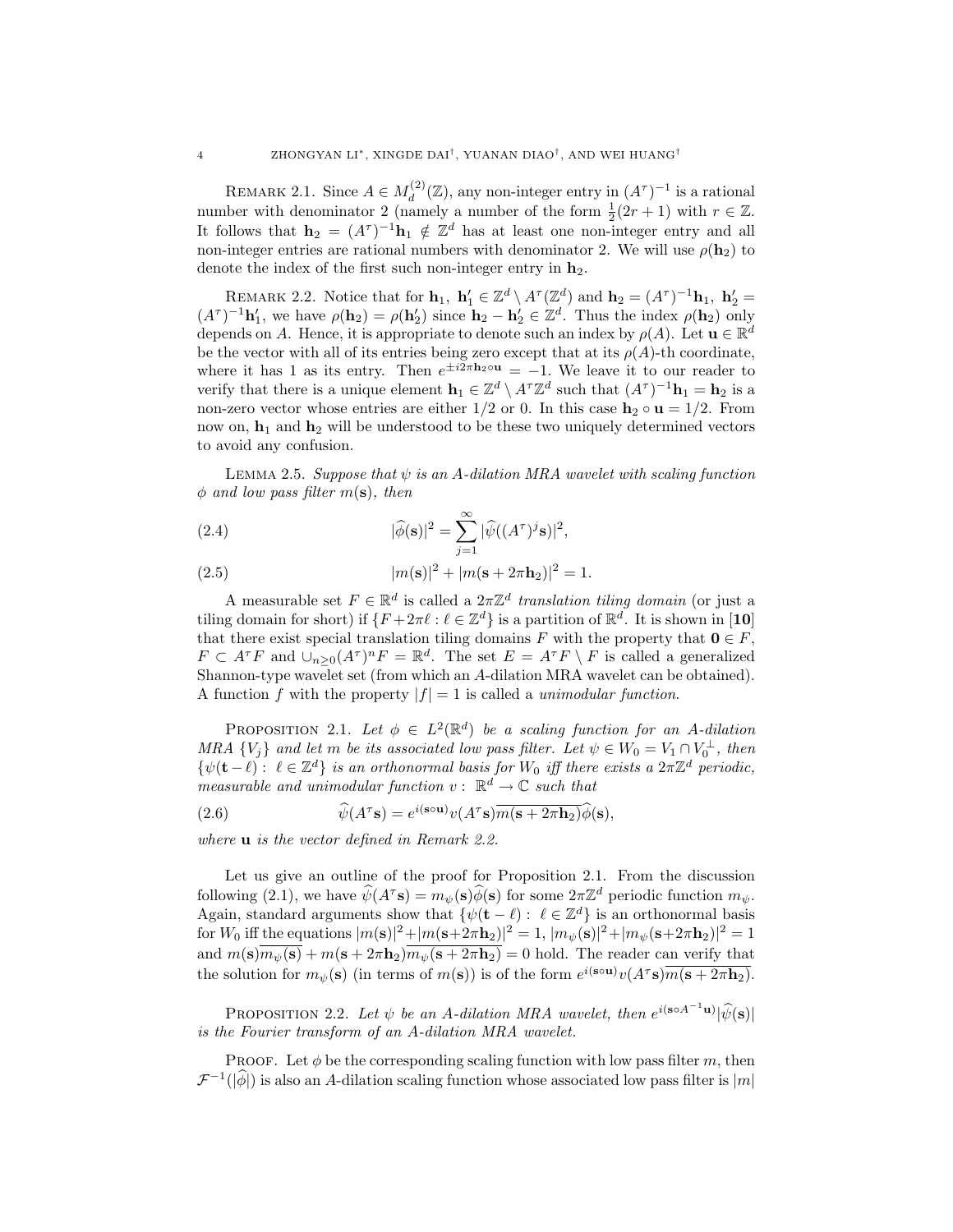by Lemma 2.3. Thus, the function  $\psi_1$  defined by  $\widehat{\psi_1}(A^{\tau} s) = e^{i(s \circ u)} |\overline{m(s + 2\pi h_2)} \widehat{\phi}(s)|$  $= e^{i(\mathbf{s} \cdot \mathbf{u})} |\psi(A^{\tau} \mathbf{s})|$  is an A-dilation MRA wavelet by Proposition 2.1.

A measurable subset E of  $\mathbb{R}^d$  is *simple* if  $E(\Omega) = \bigcup_{\ell \in \mathbb{Z}^d} (E \cap (\Omega + 2\pi \ell) - 2\pi \ell) \subset \Omega$ is a disjoint union (where  $\Omega = [-\pi, \pi)^d$ ). Two simple sets  $E, F \subset \mathbb{R}^d$  are said to be  $2\pi\mathbb{Z}^d$  translation congruent (or just translation congruent for short) to each other if  $E(\Omega) = F(\Omega)$ .

PROPOSITION 2.3. Let F be a  $2\pi\mathbb{Z}^d$  translation tiling domain of  $\mathbb{R}^d$ , then there exist disjoint subsets  $F_0$  and  $F_1$  of F such that (1)  $F = F_0 \cup F_1$ ; (2) each of  $F_0$ ,  $F_1$ is a  $2\pi(A^{\tau})^{-1}\mathbb{Z}^d$  translation tiling domain of  $\mathbb{R}^d$ ; (3)  $F_1 - 2\pi \mathbf{h}_2$  is  $2\pi\mathbb{Z}^d$  translation congruent to  $F_0$ .

Proposition 2.3 is key to our proof for the path-connectivity of the A-dilation MRA wavelets so we provide a detailed proof here.

PROOF. Since F is a  $2\pi\mathbb{Z}^d$  translation tiling domain of  $\mathbb{R}^d$ ,  $(A^{\tau})^{-1}F$  is a  $2\pi (A^{\tau})^{-1}\mathbb{Z}^d$  translation tiling domain of  $\mathbb{R}^d$ . For each  $\ell \in \mathbb{Z}^d$ , define  $F_{\ell} = F \cap$  $(((A^{\tau})^{-1})F + 2\pi \ell)$ .  $F_{\ell}$  is measurable since it is the intersection of two measurable sets. Now define  $F_1 = \bigcup_{\ell \in \mathbb{Z}^d} F_{\ell}$ .  $F_1$  is measurable since it is the union of countably many measurable sets. It follows that  $F_0 = F \setminus F_1$  is also measurable and Conditions (1) is met. We now proceed to prove (2) and (3).

Claim 1. For any two points  $\mathbf{x}, \mathbf{y} \in F_1$ ,  $\mathbf{x} - \mathbf{y} \notin 2\pi (A^{\tau})^{-1}\mathbb{Z}^d$ . For if not, then  $\exists x, y \in F_1$  such that  $x \neq y$  but  $x - y = 2\pi (A^{\tau})^{-1} \ell$  for some  $\ell \in \mathbb{Z}^d$ . By the definition of  $F_1$ ,  $\mathbf{x} = (A^{\tau})^{-1}\mathbf{x}_0 + 2\pi\ell_1$  for some  $\mathbf{x}_0 \in F$  and  $\ell_1 \in \mathbb{Z}^d$ ,  $\mathbf{y} = (A^{\tau})^{-1} \mathbf{y}_0 + 2\pi \ell_2$  for some  $\mathbf{y}_0 \in F$  and  $\ell_2 \in \mathbb{Z}^d$ . It follows that  $\mathbf{x} - \mathbf{y} =$  $(A^{\tau})^{-1}(\mathbf{x}_0 - \mathbf{y}_0) + 2\pi(\ell_1 - \ell_2) = 2\pi(A^{\tau})^{-1}\ell$  hence  $\mathbf{x}_0 - \mathbf{y}_0 \in 2\pi\mathbb{Z}^d$ . Thus  $\mathbf{x}_0 = \mathbf{y}_0$ since F is a tiling domain. This in turn implies that  $\mathbf{x} - \mathbf{y} \in 2\pi \mathbb{Z}^d$  so  $\mathbf{x} = \mathbf{y}$  (again because F is a tiling domain). This contradicts to our assumption that  $\mathbf{x} \neq \mathbf{y}$ .

Claim 2.  $F_1$  is  $2\pi\mathbb{Z}^d$  translation congruent to  $(A^{\tau})^{-1}F$ .  $\forall \mathbf{x} \in F_1$ , then  $\mathbf{x} =$  $(A^{\tau})^{-1}$ **y** +  $2\pi\ell$  for some **y**  $\in$  F and  $\ell \in 2\pi\mathbb{Z}^{d}$ . Thus  $\mathbf{x} - (A^{\tau})^{-1}\mathbf{y} \in 2\pi\mathbb{Z}^{d}$  and it follows that  $F_1$  is  $2\pi\mathbb{Z}^d$  translation congruent to a subset of  $(A^{\tau})^{-1}F$ . Similarly, for any  $y \in (A^{\tau})^{-1}F$ ,  $y = (A^{\tau})^{-1}x$  for some  $x \in F$ . Since F is a tiling of  $\mathbb{R}^d$ ,  $y = z + 2\pi\ell$  for some  $z \in F$  and  $\ell \in \mathbb{Z}^d$ . It follows that  $z = y - 2\pi\ell =$  $(A^{\tau})^{-1}\mathbf{x} - 2\pi\ell \in F_{-\ell_1} \subset F_1$ . Thus  $(A^{\tau})^{-1}F$  is  $2\pi\mathbb{Z}^d$  translation congruent to a subset of  $F_1$ . Therefore,  $F_1$  is translation congruent to  $(A^{\tau})^{-1}F$ .

Since  $(A^{\tau})^{-1}F$  is a tiling of  $\mathbb{R}^{d}$  under the  $2\pi(A^{\tau})^{-1}\mathbb{Z}^{d}$  translation, it follows that  $F_1$  is a tiling of  $\mathbb{R}^d$  under the  $2\pi (A^{\tau})^{-1}\mathbb{Z}^d$  translation. This proves half of (2).

Claim 3.  $F_1 - 2\pi \mathbf{h}_2$  is translation congruent to  $F_0$ .  $\forall \mathbf{x} \in F_1$ , then  $\mathbf{x}$  –  $2\pi \mathbf{h}_2 = \mathbf{y} + 2\pi \ell_1$  for some  $\mathbf{y} \in F, \ell_1 \in \mathbb{Z}^d$  since F is a tiling domain. If  $\mathbf{y} \in F_1$ , then  $y = (A^{\tau})^{-1}y_1 + 2\pi\ell_2$ , and  $x = (A^{\tau})^{-1}x_1 + 2\pi\ell_3$ , where  $y_1, x_1 \in F$ . So  $(A^{\tau})^{-1}\mathbf{x}_1 + 2\pi\ell_3 - 2\pi\mathbf{h}_2 = (A^{\tau})^{-1}\mathbf{y}_1 + 2\pi\ell_2 + 2\pi\ell_1$ . Multiplying both sides of this by  $A^{\tau}$  shows that  $\mathbf{x}_1 - \mathbf{y}_1 \in 2\pi \mathbb{Z}^d$  hence  $\mathbf{x}_1 = \mathbf{y}_1$ . But then we have  $\mathbf{h}_2 =$  $\ell_3 - \ell_1 - \ell_2 \in \mathbb{Z}^d$ , which contradicts to  $\mathbf{h}_2 \notin \mathbb{Z}^d$ . So we must have  $\mathbf{y} \in F_0$  and this shows that  $F_1 - 2\pi \mathbf{h}_2$  is translation congruent to a subset of  $F_0$ . For any  $\mathbf{x}_0 \in F_0$ ,  $\mathbf{x}_0 = \mathbf{x}_1 + 2\pi (A^{\tau})^{-1} \ell_1$  for some  $\mathbf{x}_1 \in F_1$  and  $\ell_1 \in \mathbb{Z}^d$ . It is necessary  $(A^{\tau})^{-1}\ell_1 \notin \mathbb{Z}^d$ , otherwise  $\mathbf{x}_0 = \mathbf{x}_1$  (again because F is a tiling domain), which contradicts to  $\mathbf{x}_0 \notin F_1$ . So  $2\pi (A^{\tau})^{-1}$ ) $\ell_1 = 2\pi \mathbf{h}_2 + 2\pi \ell_2$  for some  $\ell_2 \in \mathbb{Z}^d$ . It follows that  $\mathbf{x}_0 + 2\pi \mathbf{h}_2$  is congruent equivalent to  $\mathbf{x}_1$  modulo  $2\pi \mathbb{Z}^d$ . Thus  $F_0$  is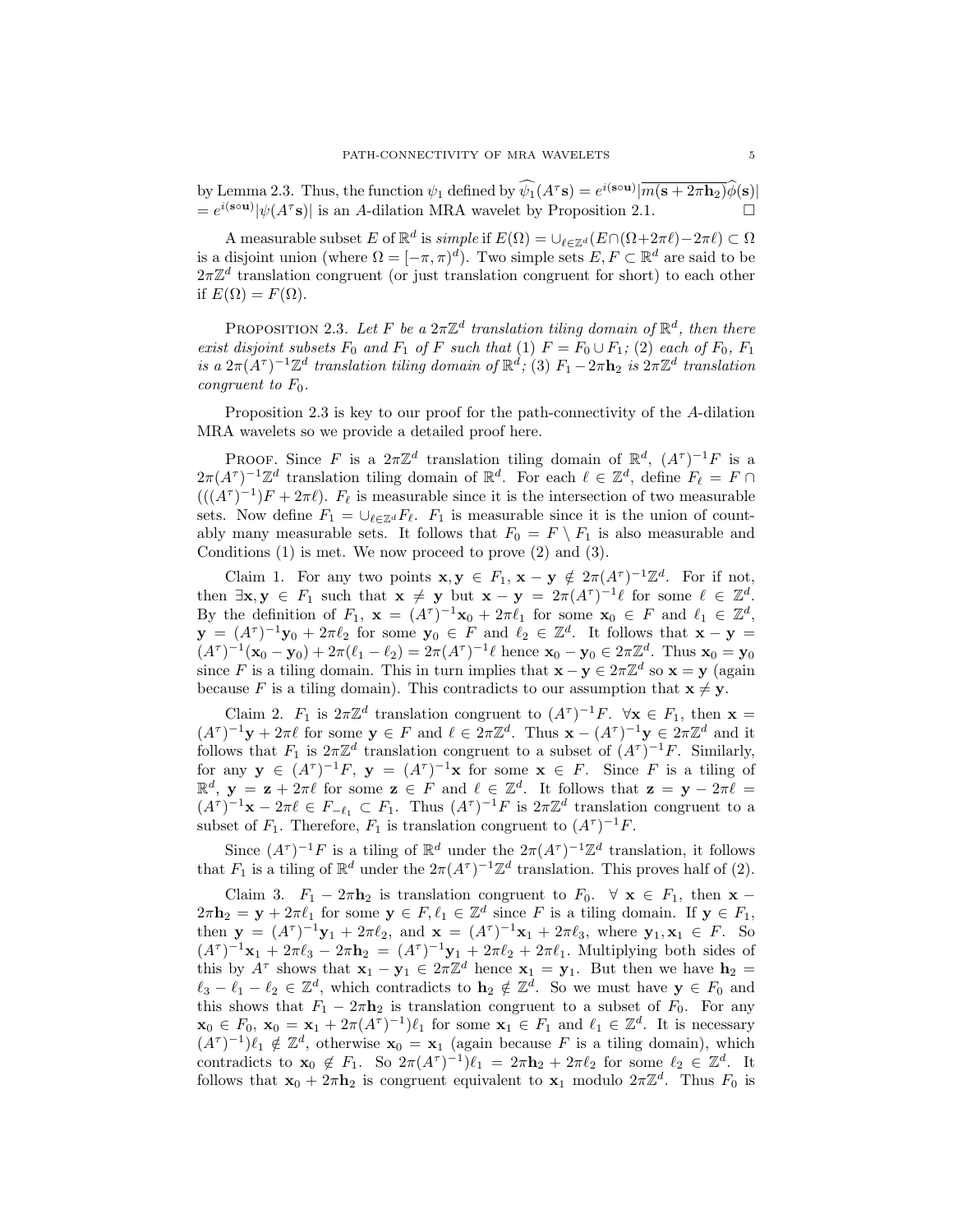translation congruent to a subset of  $F_1 - 2\pi h_2$  (3) is proven. The other half of (2) now follows easily: for any  $\mathbf{z} \in \mathbb{R}^d$ ,  $\mathbf{z} = \mathbf{x} + 2\pi (A^{\tau})^{-1} \ell$  for some  $\mathbf{x} \in F_0$ . But  $\mathbf{x} = \mathbf{x}_1 - 2\pi \mathbf{h}_2 + 2\pi \ell_1$  for some  $\ell_1 \in \mathbb{Z}^d$ , so  $\mathbf{z} = \mathbf{x}_1 - 2\pi \mathbf{h}_2 + 2\pi \ell_1 + 2\pi (A^{\tau})^{-1} \ell =$  $\mathbf{x}_1 + 2\pi (A^{\tau})^{-1}(\ell + \ell_1 - A^{\tau} \mathbf{h}_2) = \mathbf{x}_1 + 2\pi (A^{\tau})^{-1} \ell_2$  where  $\ell_2 = \ell + \ell_1 - A^{\tau} \mathbf{h}_2 \in \mathbb{Z}^d$ and since  $A^{\tau} \mathbf{h}_2 \in \mathbb{Z}^d$ . The contract of the contract of the contract of the contract of the contract of the contract of the contract of the contract of the contract of the contract of the contract of the contract of the contract of the contrac

A direct consequence of Proposition 2.3 is the following corollary. Its proof is elementary and is left to the reader.

COROLLARY 2.1. Let  $A \in M_d^{(2)}$  $d_d^{(2)}(\mathbb{Z})$ , F a tiling domain and  $\mathbf{h}_1$ ,  $\mathbf{h}_2$  be as defined in Remark 2.2. Then for any  $m \in L^1(\mathbb{R}^d)$  that is  $2\pi \mathbb{Z}^d$  periodic, we have

(i)  $\int_F m((A^{\tau})^{-1} s) ds = 2 \int_{F_1} m(s) ds = 2 \int_{F_1(\Omega)} m(s) ds$  and

(ii)  $\int_{F_j} m(\mathbf{s}) d\mathbf{s} =$ R  $\sum_{F_j(\Omega)} m(\mathbf{s}) d\mathbf{s} =$ R  $\int_{F_{1-j}(\Omega)} m(\mathbf{s}+2\pi \mathbf{h}_2)d\mathbf{s}=$ R  $\int_{F_{1-j}} m(\mathbf{s}+2\pi \mathbf{h}_2)d\mathbf{s}$ where  $j = 0, 1$ .

## 3. A-dilation Wavelet Multipliers

A measurable function  $f$  is called an A-dilation wavelet multiplier (or wavelet multiplier for short) if the inverse Fourier transform of  $f\hat{\psi}$  is an A-dilation wavelet whenever  $\psi$  is an A-dilation wavelet. In this section, we characterize the A-dilation wavelet multipliers. By an argument similar to the one used in [14], it can be shown that any wavelet multiplier  $f$  has to be unimodular. Thus in the following we will limit our discussion to such functions. Instead of trying to characterize the scaling function multiplier or the low pass filter multiplier (which is the approach used in [14]), we will use a different approach.

THEOREM 3.1. A unimodular function  $f \in L^{\infty}(\mathbb{R}^d)$  is an A-dilation wavelet multiplier iff the function  $k(s) = f(A^{\tau}s)/f(s)$  is  $2\pi\mathbb{Z}^d$  periodic.

PROOF. " $\Longleftarrow$ " Assume that  $f \in L^{\infty}(\mathbb{R}^d)$  is a unimodular function and that  $k(s) = f(A^{\tau}s)/f(s)$  is  $2\pi\mathbb{Z}^{d}$  periodic. To show that f is a wavelet multiplier, we need to show that for any A-dilation wavelet  $\psi, \eta = \mathcal{F}^{-1}(f\hat{\psi})$  is also a wavelet. It suffices to verify that  $\hat{\eta}$  satisfies conditions (ii) and (iii) in Lemma 2.1. It is easy to see that (ii) holds for  $\hat{\eta}$  since  $|\hat{\eta}| = |\hat{\psi}|$  and (ii) holds for  $\hat{\psi}$ . Applying the relation  $f(A^{\tau} s) = k(s) f(s)$  repeatedly, for any  $j \ge 1$  and  $\ell \in \mathbb{Z}^{d}$ , we obtain

(3.1) 
$$
f((A^{\tau})^j \mathbf{s}) = k((A^{\tau})^{j-1} \mathbf{s}) \cdots k(A^{\tau} \mathbf{s}) k(\mathbf{s}) f(\mathbf{s}),
$$

and

$$
f((A^{\tau})^j(\mathbf{s}+2\pi\ell)) = k((A^{\tau})^{j-1}(\mathbf{s}+2\pi\ell))k((A^{\tau})^{j-2}(\mathbf{s}+2\pi\ell))
$$
  
 
$$
\cdots k(A^{\tau}(\mathbf{s}+2\pi\ell))k(\mathbf{s}+2\pi\ell)f(\mathbf{s}+2\pi\ell)
$$
  
 
$$
= k((A^{\tau})^{j-1}\mathbf{s})\cdots k(A^{\tau}\mathbf{s})k(\mathbf{s})f(\mathbf{s}+2\pi\ell).
$$

Since  $k(s)$  is unimodular, this leads to

$$
f((A^{\tau})^j \mathbf{s}) \cdot \overline{f((A^{\tau})^j(\mathbf{s} + 2\pi \ell))}
$$
  
=  $k((A^{\tau})^{j-1}\mathbf{s}) \cdots k(A^{\tau}\mathbf{s})k(\mathbf{s})f(\mathbf{s}) \cdot \overline{k((A^{\tau})^{j-1}\mathbf{s}) \cdots k(A^{\tau}\mathbf{s})k(\mathbf{s})f(\mathbf{s} + 2\pi \ell)}$   
=  $f(\mathbf{s})\overline{f(\mathbf{s} + 2\pi \ell)}$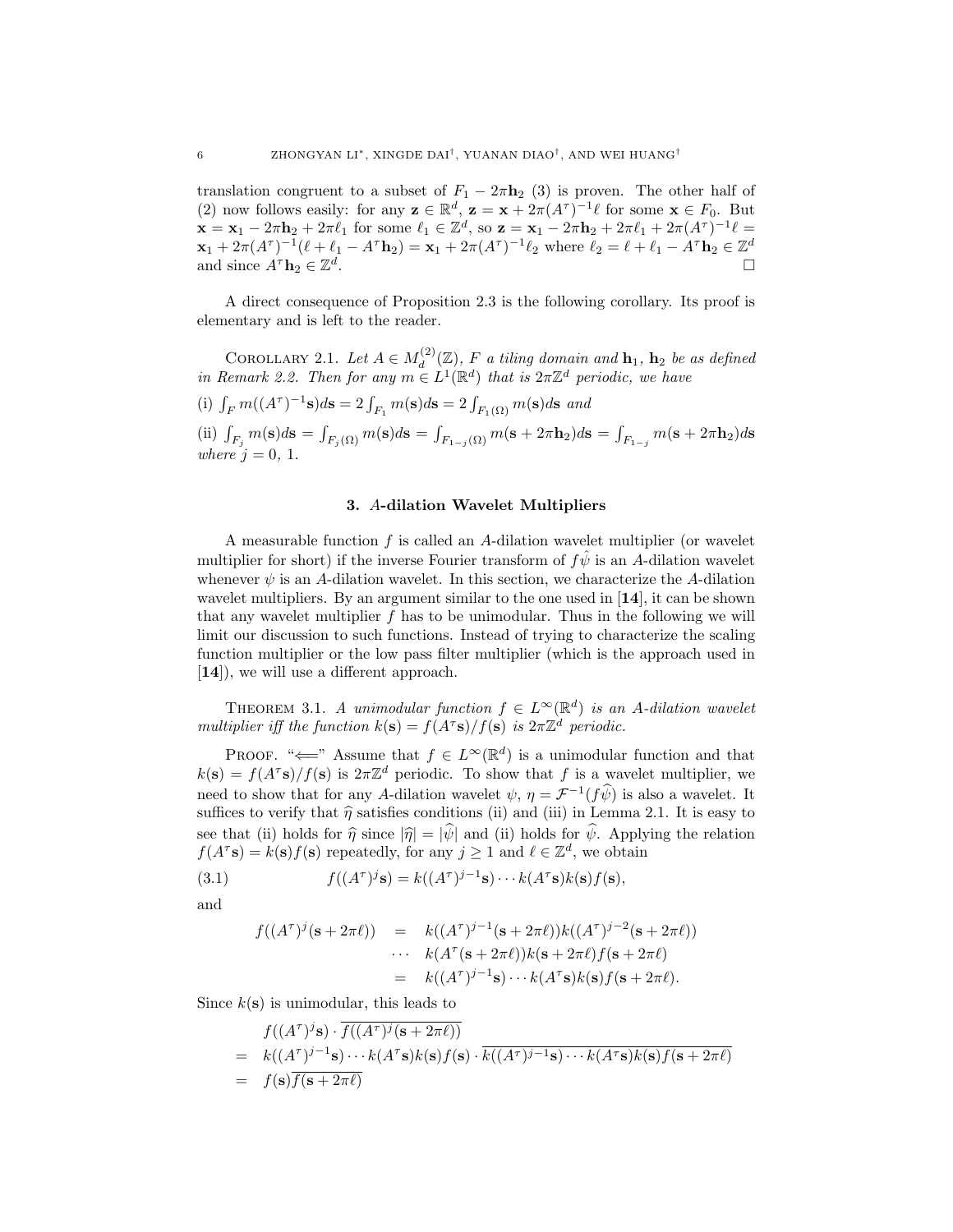for any  $j \geq 0$  and  $\ell \in \mathbb{Z}^d$ . Thus

$$
\sum_{j=0}^{\infty} \widehat{\eta}((A^{\tau})^j \mathbf{s}) \overline{\widehat{\eta}((A^{\tau})^j (\mathbf{s} + 2\pi \ell))}
$$
  
=  $f(\mathbf{s}) \overline{f(\mathbf{s} + 2\pi \ell)} \sum_{j=0}^{\infty} \widehat{\psi}((A^{\tau})^j \mathbf{s}) \overline{\widehat{\psi}((A^{\tau})^j (\mathbf{s} + 2\pi \ell))} = 0$ 

for any  $\ell \in \mathbb{Z}^d \backslash A^{\tau} \mathbb{Z}^d$ . So condition (iii) of Lemma 2.1 holds for  $\widehat{\eta}$  as well.

" $\implies$ " We need to show that  $k(s) = f(A^{\tau}s)/f(s)$  is  $2\pi\mathbb{Z}^{d}$  periodic. Let  $\psi$  be any A-dilation MRA wavelet such that  $\text{supp}(\widehat{\psi}) = \mathbb{R}^d$  (the existence of such  $\psi$  is proven in [8]). By Proposition 2.2, the function  $\psi_1(t)$  defined by

(3.2) 
$$
\widehat{\psi_1} = e^{i(A^{\tau})^{-1} \mathbf{s} \circ \mathbf{u}} |\widehat{\psi}(\mathbf{s})| = e^{i \mathbf{s} \circ A^{-1} \mathbf{u}} |\widehat{\psi_1}(\mathbf{s})|
$$

is an A-dilation wavelet. Since  $\mathcal{F}^{-1}(f\widehat{\psi_1})$  is also an A-dilation wavelet,  $\widehat{\psi_1}$  and  $f\widehat{\psi_1}$ both satisfy condition (iii) of Lemma 2.1, i.e.,

(3.3) 
$$
\sum_{j=0}^{\infty} \widehat{\psi_1}((A^{\tau})^j \mathbf{s}) \cdot \overline{\widehat{\psi_1}((A^{\tau})^j(\mathbf{s}+2\pi\ell))} = 0 \text{ and }
$$

(3.4) 
$$
\sum_{j=0} f((A^{\tau})^j \mathbf{s}) \widehat{\psi_1}((A^{\tau})^j \mathbf{s}) \cdot \overline{f((A^{\tau})^j (\mathbf{s} + 2\pi \ell))} \widehat{\psi_1}((A^{\tau})^j (\mathbf{s} + 2\pi \ell))} = 0
$$

for any  $\ell \in \mathbb{Z}^d \setminus A^{\tau} \mathbb{Z}^d$ . Since  $\ell \in \mathbb{Z}^d \setminus A^{\tau} \mathbb{Z}^d$ , there exists  $\ell_1 \in \mathbb{Z}^d$  such that  $\ell = A^{\tau} \ell_1 + \mathbf{h}_1 = A^{\tau} (\ell_1 + \mathbf{h}_2)$  by Lemma 2.4. Thus

$$
\begin{split} \widehat{\psi_1}(\mathbf{s}) \overline{\widehat{\psi_1}(\mathbf{s}+2\pi\ell)} &= e^{i\mathbf{s}\circ A^{-1}\mathbf{u}} |\widehat{\psi_1}(\mathbf{s})| \cdot e^{-i(\mathbf{s}+2\pi\ell)\circ A^{-1}\mathbf{u}} |\widehat{\psi_1}(\mathbf{s}+2\pi\ell)| \\ &= e^{-i2\pi(\ell_1+\mathbf{h}_2)\circ\mathbf{u}} |\widehat{\psi_1}(\mathbf{s})| \cdot |\widehat{\psi_1}(\mathbf{s}+2\pi\ell)| = e^{-i2\pi\mathbf{h}_2\circ\mathbf{u}} |\widehat{\psi_1}(\mathbf{s})| \cdot |\widehat{\psi_1}(\mathbf{s}+2\pi\ell)| \\ &= -|\widehat{\psi_1}(\mathbf{s})| \cdot |\widehat{\psi_1}(\mathbf{s}+2\pi\ell)|, \end{split}
$$

since  $\ell_1 \circ \mathbf{u}$  is an integer and  $e^{-i2\pi \mathbf{h}_2 \circ \mathbf{u}} = -1$  (see Remark 2.2). On the other hand, for any  $j > 0$ ,

$$
\widehat{\psi_1}((A^{\tau})^j \mathbf{s}) \widehat{\psi_1}((A^{\tau})^j (\mathbf{s} + 2\pi \ell))
$$
\n
$$
= e^{i(A^{\tau})^j \mathbf{s}) \circ A^{-1} \mathbf{u}} |\widehat{\psi_1}((A^{\tau})^j \mathbf{s})| \cdot e^{-i(A^{\tau})^j (\mathbf{s} + 2\pi \ell) \circ A^{-1} \mathbf{u}} |\widehat{\psi_1}((A^{\tau})^j (\mathbf{s} + 2\pi \ell))|
$$
\n
$$
= |\widehat{\psi_1}((A^{\tau})^j \mathbf{s})| \cdot |\widehat{\psi_1}((A^{\tau})^j (\mathbf{s} + 2\pi \ell))|.
$$

Thus, (3.3) and (3.4) can be rewritten as

(3.5) 
$$
|\widehat{\psi_1}(\mathbf{s})| \cdot |\widehat{\psi_1}(\mathbf{s} + 2\pi \ell)|
$$
  
\n
$$
= \sum_{j=1}^{\infty} |\widehat{\psi_1}((A^{\tau})^j \mathbf{s})| \cdot |\widehat{\psi_1}((A^{\tau})^j (\mathbf{s} + 2\pi \ell))|
$$
and  
\n(3.6) 
$$
f(\mathbf{s}) \overline{f(\mathbf{s} + 2\pi \ell)} \cdot |\widehat{\psi_1}(\mathbf{s})| \cdot |\widehat{\psi_1}(\mathbf{s} + 2\pi \ell)|
$$
  
\n
$$
= \sum_{j=1}^{\infty} f((A^{\tau})^j \mathbf{s}) \overline{f((A^{\tau})^j (\mathbf{s} + 2\pi \ell))} |\widehat{\psi_1}((A^{\tau})^j \mathbf{s})| \cdot |\widehat{\psi_1}((A^{\tau})^j (\mathbf{s} + 2\pi \ell))|.
$$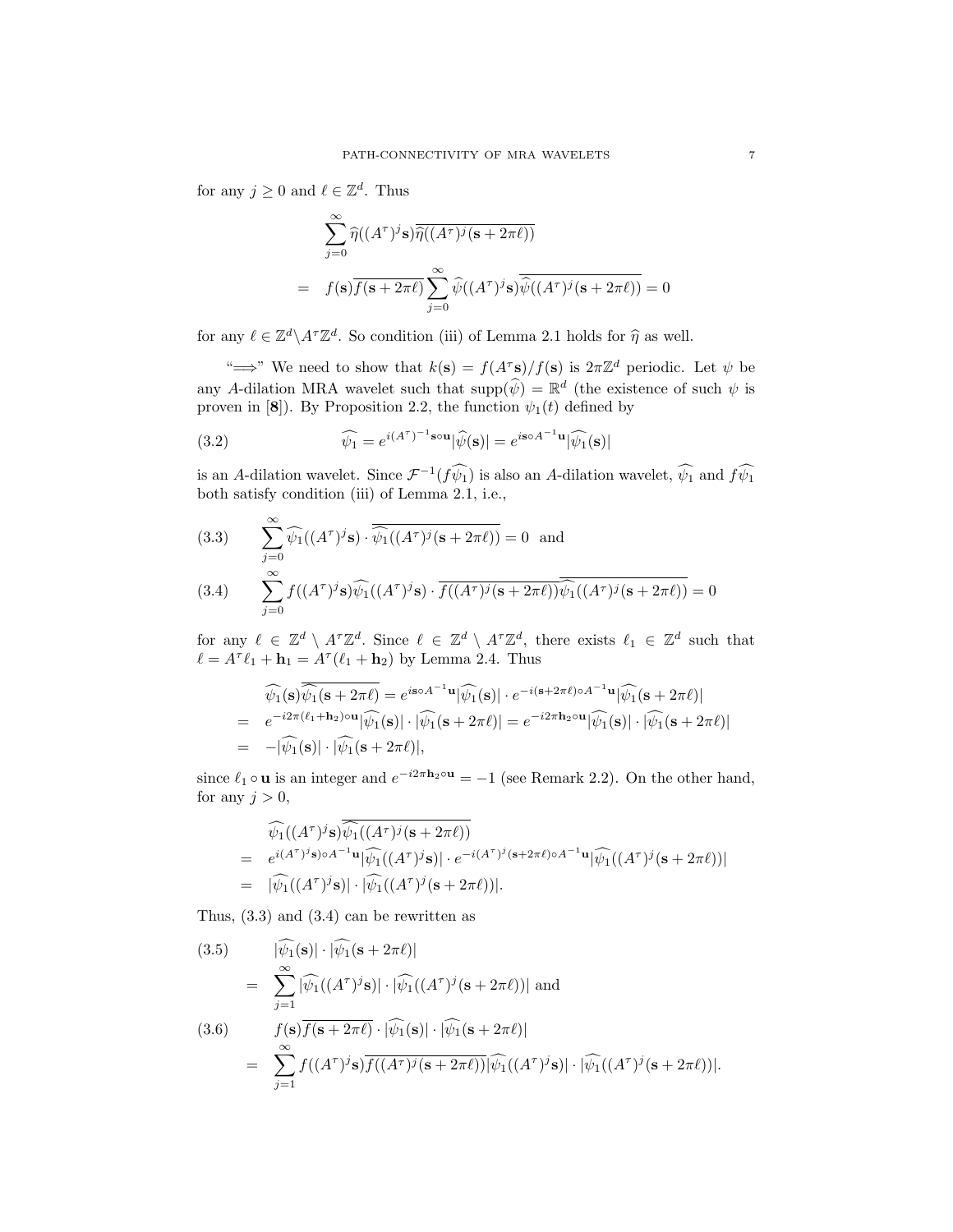Since f is unimodular,  $\overline{f} = 1/f$ . Hence (3.6) can be rewritten as

(3.7)  
\n
$$
\frac{f(\mathbf{s})}{f(\mathbf{s}+2\pi\ell)}|\widehat{\psi_1}(\mathbf{s})| \cdot |\widehat{\psi_1}(\mathbf{s}+2\pi\ell)|
$$
\n
$$
= \sum_{j=1}^{\infty} \frac{f((A^{\tau})^j \mathbf{s})}{f((A^{\tau})^j(\mathbf{s}+2\pi\ell))} |\widehat{\psi_1}((A^{\tau})^j \mathbf{s})| \cdot |\widehat{\psi_1}((A^{\tau})^j(\mathbf{s}+2\pi\ell))|.
$$

Combining this with (3.5) then leads to

(3.8) 
$$
\sum_{j=1}^{\infty} |\widehat{\psi_1}((A^{\tau})^j \mathbf{s})| \cdot |\widehat{\psi_1}((A^{\tau})^j (\mathbf{s} + 2\pi \ell))|
$$
  
= 
$$
\sum_{j=1}^{\infty} \frac{f(\mathbf{s} + 2\pi \ell)}{f(\mathbf{s})} \frac{f((A^{\tau})^j \mathbf{s})}{f((A^{\tau})^j (\mathbf{s} + 2\pi \ell))} |\widehat{\psi_1}((A^{\tau})^j \mathbf{s})| \cdot |\widehat{\psi_1}((A^{\tau})^j (\mathbf{s} + 2\pi \ell))|.
$$

Finally, since  $|\widehat{\psi_1}((A^{\tau})^j s)| \cdot |\widehat{\psi_1}((A^{\tau})^j (s + 2\pi \ell))| > 0$  by the choice of  $\psi_1$  and  $\frac{f(s+2\pi\ell)}{f(s)}$  $f(\mathbf{s})$  $\frac{f((A^{\tau})^j\mathbf{s})}{f((A^{\tau})^j(\mathbf{s}+2\pi\ell))}$  = 1, it follows that  $\frac{f(\mathbf{s}+2\pi\ell)}{f(\mathbf{s})}$  $\frac{f((A^{\tau})^j \mathbf{s})}{f((A^{\tau})^j (\mathbf{s}+2\pi \ell))} = 1$ . In particular,  $k(\mathbf{s}) = \frac{f(A^{\tau} \mathbf{s})}{f(\mathbf{s})} = \frac{f(A^{\tau}(\mathbf{s}+2\pi\ell))}{f(\mathbf{s}+2\pi\ell)} = k(\mathbf{s}+2\pi\ell) \quad \forall \ell \in \mathbb{Z}^d \setminus A^{\tau} \mathbb{Z}^d$ . If  $\ell \in A^{\tau} \mathbb{Z}^d$ , then  $\ell - \mathbf{h}_1 \notin A^{\tau} \mathbb{Z}^d$ , and  $k(\mathbf{s}+2\pi\ell) = k(\mathbf{s}+2\pi\mathbf{h}_1+2\pi(\ell-\mathbf{h}_1)) = k(\mathbf{s}+2\pi\mathbf{h}_1) = k(\mathbf{s})$ as well. Therefore,  $k(\mathbf{s}) = f(A^{\tau} \mathbf{s})/f(\mathbf{s})$  is  $2\pi \mathbb{Z}^{d}$  periodic.

Combining Lemma 2.2 and Theorem 3.1 then leads to the following corollary.

COROLLARY 3.1. A unimodular function  $f \in L^{\infty}(\mathbb{R}^d)$  is an A-dilation MRA wavelet multiplier iff the function  $k(s) = f(A^{\tau}s)/f(s)$  is  $2\pi\mathbb{Z}^{d}$  periodic.

Next, we show that all A-dilation wavelet multipliers can be constructed in the way described in the following theorem. A measurable set  $E \subset \mathbb{R}^d$  is called an Adilation wavelet set if  $\mathcal{F}^{-1}((2\pi)^{-\frac{d}{2}}\chi_E)$  is an A-dilation wavelet. It is known that E is an A-dilation wavelet set iff both the sets  $\{A^nE : n \in \mathbb{Z}\}\$  and  $\{E+2\pi\ell : \ell \in \mathbb{Z}^d\}$ are partitions of  $\mathbb{R}^d$  [5].

THEOREM 3.2. Let E be an A-dilation wavelet set,  $k(s)$  be a measurable unimodular  $2\pi\mathbb{Z}^d$  periodic function and  $g(s)$  be a measurable unimodular function defined on E. Define

$$
f(\mathbf{s}) = \begin{cases} g(\mathbf{s}), & \mathbf{s} \in E, \\ k((A^{\tau})^{-1}\mathbf{s}) \cdots k((A^{\tau})^{-n}\mathbf{s}) \cdot g((A^{\tau})^{-n}\mathbf{s}), & \mathbf{s} \in (A^{\tau})^{n}E, n \ge 1, \\ k(\mathbf{s})k(A^{\tau}\mathbf{s}) \cdots k((A^{\tau})^{n-1}\mathbf{s}) \cdot g((A^{\tau})^{n}\mathbf{s}), & \mathbf{s} \in (A^{\tau})^{-n}E, n \ge 1, \\ 1, & \mathbf{s} = 0 \end{cases}
$$

Then f is an A-dilation wavelet multiplier. Moreover, any A-dilation wavelet multiplier can be constructed this way.

PROOF. Since  $k(s)$  is  $2\pi\mathbb{Z}^d$  periodic, it suffices to show that  $f(A^{\tau}s) = k(s) \cdot f(s)$ in order to show that  $f$  is an A-dilation wavelet multiplier by Theorem 3.1.

Case 1.  $\mathbf{s} \in E$ . Then  $A^{\tau} \mathbf{s} \in A^{\tau} E$  and  $f(A^{\tau} s) = k((A^{\tau})^{-1} A^{\tau} s) g((A^{\tau})^{-1} A^{\tau} s) = k(s) g(s) = k(s) f(s).$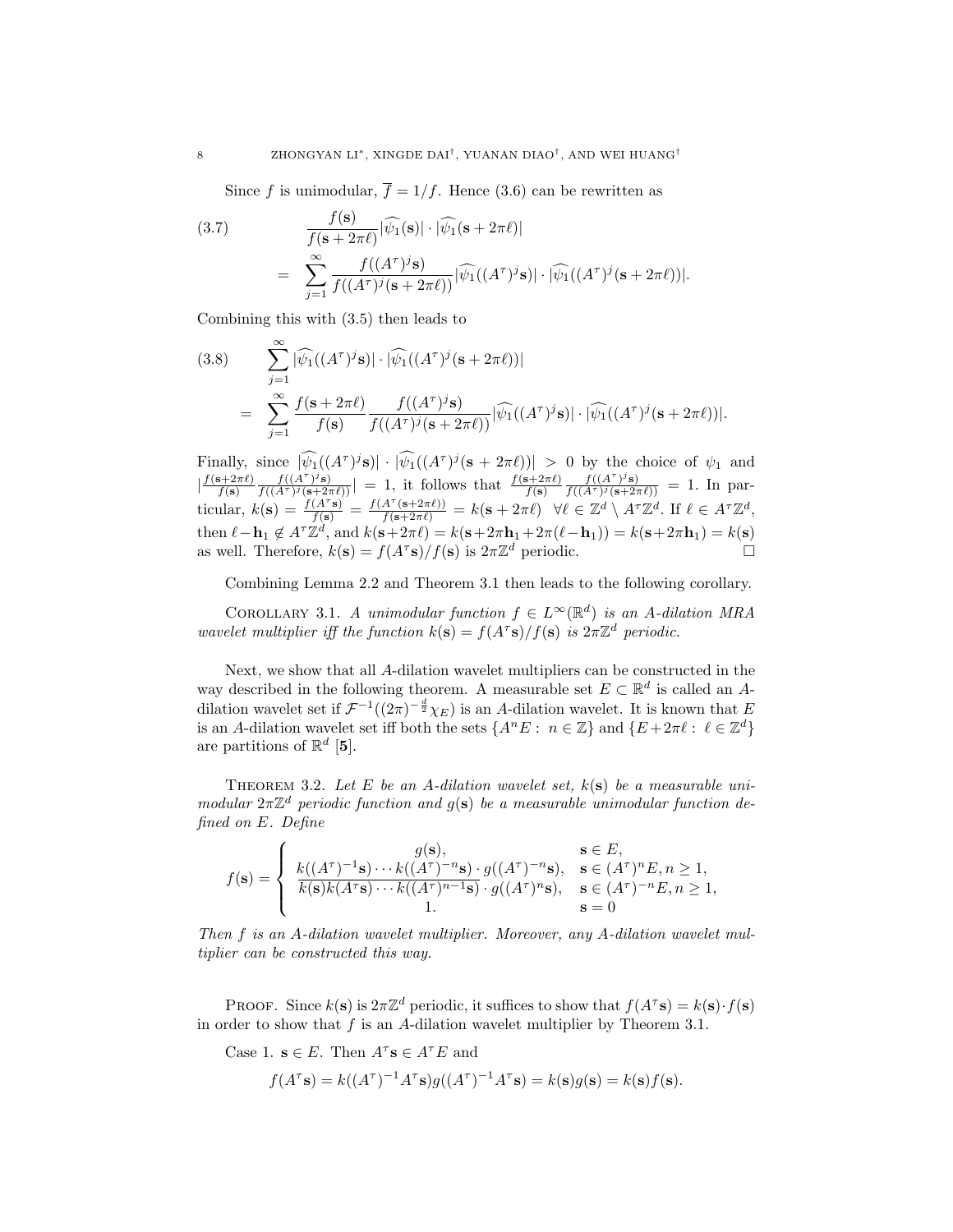Case 2.  $\mathbf{s} \in (A^{\tau})^n E$  where  $n \geq 1$ . Then  $A^{\tau} \mathbf{s} \in (A^{\tau})^{n+1} E$  and

$$
f(A^{\tau} \mathbf{s}) = k(\mathbf{s})k((A^{\tau})^{-1} \mathbf{s}) \cdots k((A^{\tau})^{-n} \mathbf{s})g((A^{\tau})^{-n} \mathbf{s}) = k(\mathbf{s})f(\mathbf{s}).
$$

Case 3.  $\mathbf{s} \in (A^{\tau})^{-1}E$ . Then  $A^{\tau} \mathbf{s} \in E$  and  $f(\mathbf{s}) = \overline{k(\mathbf{s})}g(A^{\tau}\mathbf{s})$ , so  $f(A^{\tau}\mathbf{s}) =$  $g(A^{\tau} s) = k(s) f(s).$ 

Case 4. 
$$
\mathbf{s} \in (A^{\tau})^{-n}E
$$
 where  $n > 1$ . Then  $A^{\tau} \mathbf{s} \in (A^{\tau})^{-(n-1)}E$  and

$$
f(A^{\tau} \mathbf{s}) = k(\mathbf{s}) \overline{k(\mathbf{s})k(A^{\tau} \mathbf{s}) \cdots k((A^{\tau})^{n-1} \mathbf{s})} g((A^{\tau})^{n} \mathbf{s}) = k(\mathbf{s}) f(\mathbf{s}).
$$

Since  $\{(A^{\tau})^n E: n \in \mathbb{Z}\}\$ is a partition of  $\mathbb{R}^d$  modulo a null set, the above four cases have exhausted all possibilities for  $\mathbf{s} \in \mathbb{R}^d$  in the sense.

Now suppose that  $f(\mathbf{s})$  is an A-dilation wavelet multiplier. Let  $g(\mathbf{s}) = f(\mathbf{s})$  for  $\mathbf{s} \in E$ , and  $k(\mathbf{s}) = f(A^{\tau} \mathbf{s})/f(\mathbf{s})$ . Then  $k(\mathbf{s})$  is  $2\pi \mathbb{Z}^{d}$  periodic and is unimodular. We leave it to our reader to verify that  $f(\mathbf{s})$  has the form given in the theorem.  $\Box$ 

#### 4. Path-connectivity of the Set of A-dilation MRA Wavelets

In this section we prove the main result of this paper, namely that the set of all A-dilation MRA wavelets is path-connected under the  $L^2(\mathbb{R}^d)$  norm topology. For more discussions and related results on this topic, interested reader may refer to [16, 18, 19].

THEOREM 4.1. For any two A-dilation MRA wavelets  $\psi_0$  and  $\psi_1$ , there exists a continuous map  $\gamma: [0,1] \longrightarrow L^2(\mathbb{R}^d)$  such that  $\gamma(0) = \psi_0, \gamma(1) = \psi_1$  and  $\gamma(t)$  is an A-dilation MRA wavelet for  $\forall t \in [0,1].$ 

We will prove the theorem by directly constructing a continuous path connecting the two MRA wavelets. Since the proof is of constructive nature and is fairly long, we will break it into several lemmas. For a given A-dilation MRA wavelet  $\psi_0$ , we will associate with it three special subsets of A-dilation MRA wavelets denoted by  $\mathcal{M}_{\psi_0}$ ,  $\mathcal{W}_{\psi_0}$  and  $\mathcal{S}_{\psi_0}$ :  $\mathcal{M}_{\psi_0}$  contains all A-dilation MRA wavelets  $\psi$  such that  $\widehat{\psi} = v \widehat{\psi}_0$  for some A-dilation wavelet multiplier v,  $\mathcal{W}_{\psi_0}$  contains all A-dilation MRA wavelets  $\psi$  such that  $|\hat{\psi}| = |\hat{\psi}_0|$  and  $\mathcal{S}_{\psi_0}$  contains all A-dilation MRA wavelets  $\psi$ such that  $|\hat{\phi}| = |\hat{\phi}_0|$ , where  $\phi$  and  $\phi_0$  are the corresponding scaling functions of  $\psi$ and  $\psi_0$ .

The next two lemmas can be obtained by similar arguments used in  $[14]$  (with only some slight modifications) so we simply state them without a proof.

LEMMA 4.1.  $\mathcal{S}_{\psi_0} = \mathcal{M}_{\psi_0} = \mathcal{W}_{\psi_0}$  for any A-dilation MRA wavelet  $\psi_0$ .

LEMMA 4.2. Let  $\psi_0$  be an A-dilation MRA wavelet. Then  $\mathcal{M}_{\psi_0}$  is path-connected.

Let F be a tiling domain with the property that  $0 \in F$ ,  $F \subset A^{\tau}F$  and  $\bigcup_{n\geq 0}(A^{\tau})^n F = \mathbb{R}^d$  (the existence of such sets is shown in [10] as we mentioned in Section 2). In this case the function  $\psi_0$  defined by

(4.1) 
$$
\widehat{\psi_0}(\mathbf{s}) = (2\pi)^{-\frac{d}{2}} e^{i\mathbf{s}\circ A^{-1}\mathbf{u}} \chi_E(\mathbf{s})
$$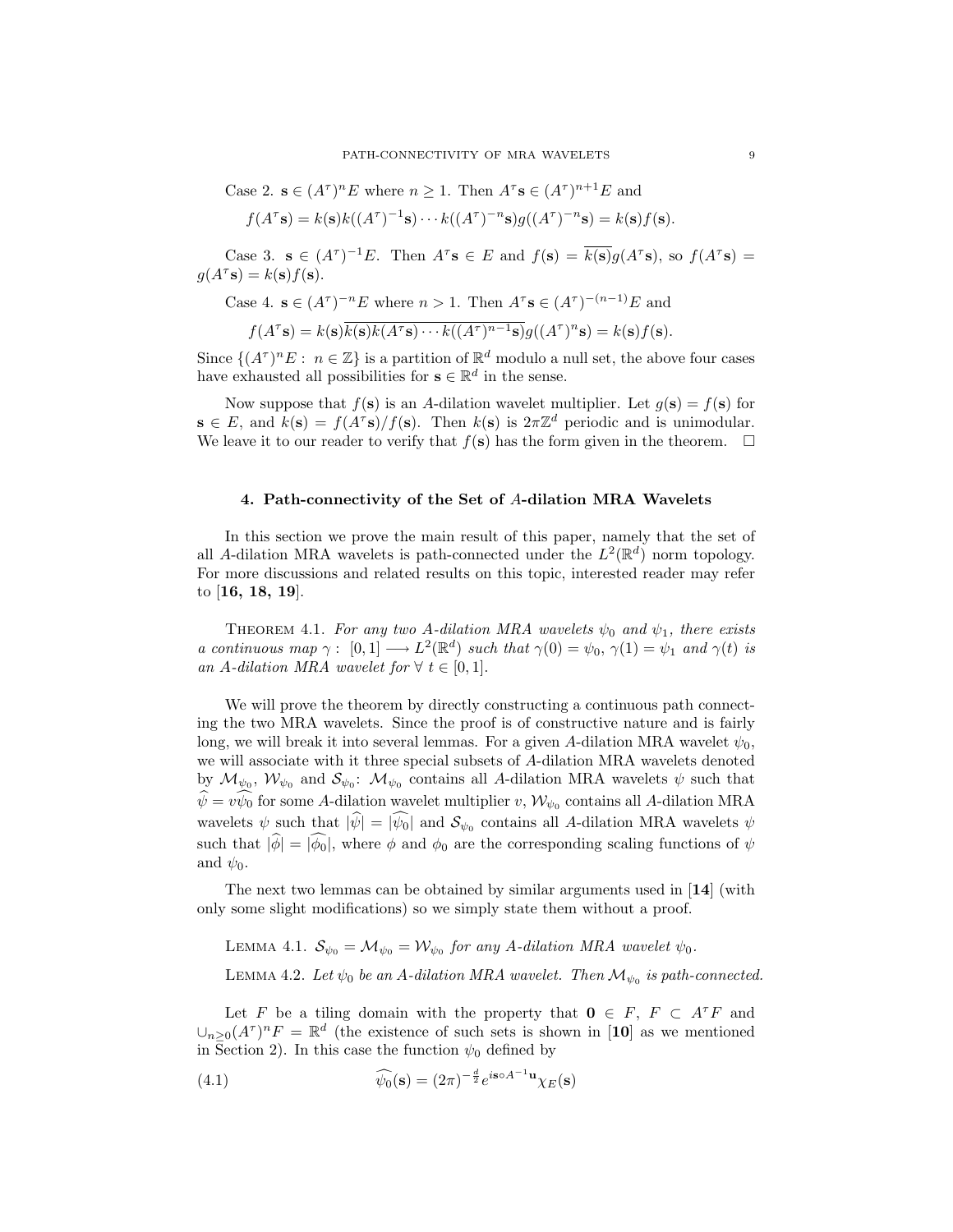is an A-dilation MRA wavelet (where  $E = A^T F \setminus F$ ) and is called a generalized Shannon-type wavelet. To show that any two A-dilation MRA wavelets are connected by a continuous path, it suffices to show any A-dilation MRA wavelet  $\psi$  can be path-connected to  $\psi_0$ . We will do this by showing that there exists a  $\psi_1 \in \mathcal{S}_{\psi}$ such that  $\psi_1$  is path-connected to  $\psi_0$ . By Lemmas 4.1 and 4.2 above,  $\psi_1$  is pathconnected to  $\psi$  hence  $\psi_0$  is path-connected to  $\psi$  as well.

Note that the corresponding scaling function and low pass filter of  $\psi_0$  are given by is  $\hat{\phi}_0(\mathbf{s}) = (2\pi)^{-\frac{d}{2}} \chi_F$  and  $m_0(\mathbf{s}) = \chi_{(A^{\tau})^{-1}F}$ . Keep in mind that F is a  $2\pi\mathbb{Z}^d$ tiling domain so it is  $2\pi\mathbb{Z}^d$  translation congruent to  $\Omega = [-\pi, \pi]^d$ .

By Lemma 2.3 and Proposition 2.2, there exists  $\psi_1 \in \mathcal{S}_{\psi}$  such that its corresponding scaling function  $\phi_1$  and low pass filter  $m_1$  satisfy  $\widehat{\phi_1} \geq 0$ ,  $m_1 \geq 0$  and

(4.2) 
$$
\widehat{\psi_1}(\mathbf{s}) = e^{i\mathbf{s}\circ A^{-1}\mathbf{u}} m_1((A^{\tau})^{-1}\mathbf{s} + 2\pi \mathbf{h}_2) \widehat{\phi_1}((A^{\tau})^{-1}\mathbf{s}).
$$

We will now show that this particular choice of  $\psi_1$  suffices for our purpose. In the following, we will first build a path that connects the low-pass filters, then use this filter path to construct the path for the scaling functions and ultimately the path that connects wavelet functions  $\psi_1$  and  $\psi_0$ .

Keep in mind that  $m_0$  and  $m_1$  are  $2\pi\mathbb{Z}^d$  periodic functions. Let  $F_1 = (A^{\tau})^{-1}F \subset$ F and  $F_0 = F \setminus F_1$  (thus the support of  $m_0$  on F is simply  $F_1$ ). Recall from Proposition 2.3 (and its proof) that  $F_0$  and  $F_1$  are both  $2\pi(A^{\tau})^{-1}\mathbb{Z}^d$  tiling domains of  $\mathbb{R}^d$ and  $F_1 \pm 2\pi \mathbf{h}_2$  is  $2\pi \mathbb{Z}^d$  translation congruent to  $F_0$ . So the measure of  $F_0$  and  $F_1$  are both  $(2\pi)^d/2$  and the measure of  $(A^{\tau})^{-k}F_1$  is  $(2\pi)^d/2^{k+1}$  for any  $k \geq 0$ . For any  $t \in (0, 1)$ , there exists an integer  $k_0(t) \geq 0$  such that  $2^{-(k_0(t)+1)} < 1-t \leq 2^{-k_0(t)}$ . If  $1-t = 2^{-k_0(t)}$ , define  $H_t = (A^{\tau})^{-k_0(t)} F_1$ . If  $2^{-(k_0(t)+1)} < 1-t < 2^{-k_0(t)}$ , then there exists a positive real number  $r_t > 0$  such that the set  $G_t = B(r_t) \cap (A^{\tau})^{-k_0(t)} (F_1 \setminus$  $(A^{\tau})^{-1}F_1$ ) has measure  $(1 - t - 2^{-(k_0(t)+1)})(2\pi)^d/2 = (1 - t - 2^{-(k_0(t)+1)})\mu(F_1),$ where  $B(r_t) = {\mathbf{x} \in \mathbb{R}^d : | \mathbf{x} |^2 \leq r_t^2}$  and  $\mu$  denotes the Lebesgue measure in  $\mathbb{R}^d$ . And we will define  $H_t = G_t \cup (A^{\tau})^{-(k_0(t)+1)} F_1$ . Under this definition, observe that the measure of  $H_t$  is precisely  $(1-t)\mu(F_1)$ . Furthermore, for any  $\mathbf{s} \in F$ , it is obvious that  $(A^{\tau})^{-k}$ **s**  $\in$   $H_t$  for any  $k \ge k_0(t) + 2$ . For  $t = 0$  and  $t = 1$ ,  $H_t$  is defined as  $F_1$ and the empty set respectively. Since  $H_t$  is a subset of  $F_1$  and  $F_1 \pm 2\pi \mathbf{h}_2$  is  $2\pi \mathbb{Z}^d$ translation congruent to  $F_0$ ,  $H_t \pm 2\pi \mathbf{h}_2$  is  $2\pi \mathbb{Z}^d$  translation congruent to a subset (uniquely determined by  $H_t$  modular a zero measure set)  $J_t \subset F_0$ . Equivalently,  $J_t \pm 2\pi \mathbf{h}_2$  is  $2\pi \mathbb{Z}^d$  translation congruent to  $H_t$ . The low pass filter path  $m_t(\mathbf{s})$ is then defined for any  $\mathbf{s} \in F$  first as below and then extended to  $\mathbb{R}^d$  as a  $2\pi\mathbb{Z}^d$ periodic function (this is possible since  $F$  is a tiling domain).

(4.3) 
$$
m_t(\mathbf{s}) = \begin{cases} \sqrt{1 - t + tm_1^2(\mathbf{s})}, & \mathbf{s} \in F_1 \setminus H_t, \\ 1, & \mathbf{s} \in H_t, \\ \sqrt{t}m_1(\mathbf{s}), & \mathbf{s} \in F_0 \setminus J_t, \\ 0, & \mathbf{s} \in J_t. \end{cases}
$$

For  $t = 0$  and  $t = 1$ ,  $m_t(\mathbf{s})$  is just  $m_0(\mathbf{s})$  and  $m_1(\mathbf{s})$ . Furthermore,  $m_t(\mathbf{s})$  satisfies the equation  $|m_t(\mathbf{s})|^2 + |m_t(\mathbf{s} + 2\pi \mathbf{h}_2)|^2 = 1$ . These are left to our reader to verify.

LEMMA 4.3. For each  $t \in [0,1]$ , the function  $\phi_t$  defined by

(4.4) 
$$
\widehat{\phi}_t(\mathbf{s}) = (2\pi)^{-\frac{d}{2}} \prod_{j=1}^{\infty} m_t((A^{\tau})^{-j} \mathbf{s})
$$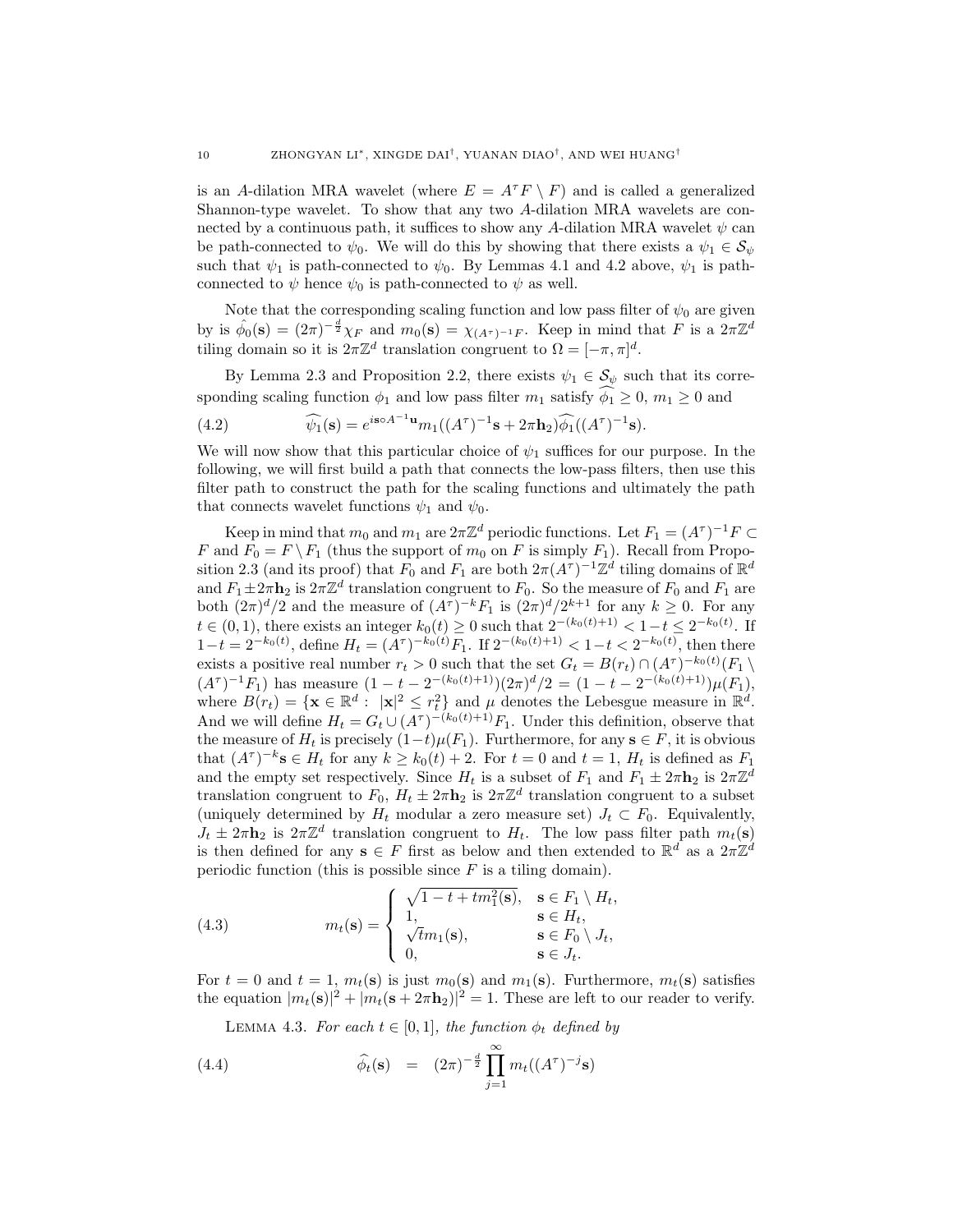is an MRA A-dilation scaling function hence  $\psi_t$  defined by

(4.5) 
$$
\widehat{\psi_t}(\mathbf{s}) = e^{i\mathbf{s}\circ A^{-1}\mathbf{u}} m_t((A^{\tau})^{-1}\mathbf{s} + 2\pi \mathbf{h}_2) \widehat{\phi_t}((A^{\tau})^{-1}\mathbf{s})
$$

is an MRA A-dilation wavelet.

PROOF. The statement holds trivially for  $t = 0$  and 1, so we only need to consider the case  $0 < t < 1$ .  $\hat{\phi}_t$  is well defined since  $0 \leq m_t(\mathbf{s}) \leq 1$ , so is  $\hat{\psi}_t$ . From the definition of  $\widehat{\phi}_t$ , we have  $\widehat{\phi}_t(A^{\tau} s) = m_t(s)\widehat{\phi}_t(s)$ , So  $\widehat{\phi}_t$  satisfies Condition (iii) of Lemma 2.3. On the other hand,  $\widehat{\phi}_t(\mathbf{s}) = (2\pi)^{-\frac{d}{2}}$ ,  $\forall \mathbf{s} \in H_t$ , also by the definition of  $\widehat{\phi}_t$ . Since  $0 < t < 1$ ,  $(A^{\tau})^{-(k_0(t)+1)}F_1 \subset H_t$  so  $H_t$  contains a neighborhood of **0** since  $F$  (hence  $F_1$ ) contains a neighborhood of **0**. From this Condition (ii) of Lemma 2.3 follows. We now prove that  $\phi_t$  satisfies Condition (i) of Lemma 2.3 as well, which then implies that  $\phi_t$  is a scaling function and  $\psi_t$  is an MRA A-dilation wavelet.

As we observed earlier,  $\forall s \in F$ ,  $(A^{\tau})^{-k} s \in H_t$ ,  $\forall k > k_0(t) + 1 = k'_0$ . So by the definition of  $m_t(s)$ , we have  $m_t((A^{\tau})^{-k}s) = 1$  for all such k. On the other hand, if definition of  $m_t$ (s), we have  $m_t$ ((A<sup>τ</sup>)  $\cdot$  s) = 1 for all such κ. On the other hand, if<br>1 ≤ k ≤ k'<sub>0</sub>, we have  $(A^{\tau})^{-k}$ **s** ∈ F<sub>1</sub> hence  $m_t((A^{\tau})^{-k}$ **s**) ≥  $\sqrt{1-t}$ . It follows that for any  $\mathbf{s}\in F$  we have

$$
\widehat{\phi}_t(\mathbf{s}) = (2\pi)^{-\frac{d}{2}} \prod_{k=1}^{k_0'} m_t((A^{\tau})^{-k} \mathbf{s}) \prod_{k=k_0'+1}^{\infty} m_t((A^{\tau})^{-k} \mathbf{s}) \n= (2\pi)^{-\frac{d}{2}} \prod_{k=1}^{k_0'} m_t((A^{\tau})^{-k} \mathbf{s}) \ge (2\pi)^{-\frac{d}{2}} (1-t)^{k_0'/2}.
$$

This implies that  $\chi_F(\mathbf{s}) \leq (2\pi)^{\frac{d}{2}} \widehat{\phi}_t(\mathbf{s})/(1-t)^{k'_0/2}$ . For each  $k \geq 1$ , define

$$
p_{t,k}(\mathbf{s}) = (2\pi)^{-\frac{d}{2}} \chi_F((A^{\tau})^{-k} \mathbf{s}) \cdot \prod_{j=1}^k m_t((A^{\tau})^{-j} \mathbf{s}).
$$

Then

$$
p_{t,k}(\mathbf{s}) \leq \frac{\widehat{\phi}_t((A^{\tau})^{-k}\mathbf{s})}{(1-t)^{k_0'/2}} \prod_{j=1}^k m_t((A^{\tau})^{-j}\mathbf{s}) = \frac{\widehat{\phi}_t(\mathbf{s})}{(1-t)^{k_0'/2}}.
$$

For  $k \geq 2$ , R  $\int_{\mathbb{R}^d} |p_{t,k}(\mathbf{s})|^2 e^{-i\mathbf{n}\circ \mathbf{s}} d\mathbf{s}$  can be rewritten as (substituting s for  $(A^{\tau})^{-k}$ s)

$$
\frac{1}{(2\pi)^d} \int_{\mathbb{R}^d} |\chi_F((A^{\tau})^{-k} \mathbf{s})|^2 \cdot \prod_{j=1}^k |m_t((A^{\tau})^{-j} \mathbf{s})|^2 \cdot e^{-i \mathbf{n} \cdot \mathbf{s}} d\mathbf{s}
$$
\n
$$
= \frac{2^k}{(2\pi)^d} \int_F \prod_{j=0}^{k-1} |m_t((A^{\tau})^j \mathbf{s})|^2 e^{-i \mathbf{n} \cdot \mathbf{o}((A^{\tau})^k \mathbf{s})} d\mathbf{s}
$$
\n
$$
= \frac{2^k}{(2\pi)^d} \Big(\int_{F_0} |m_t(\mathbf{s})|^2 \prod_{j=1}^{k-1} |m_t((A^{\tau})^j \mathbf{s})|^2 e^{-i \mathbf{n} \cdot \mathbf{o}((A^{\tau})^k \mathbf{s})} d\mathbf{s}
$$
\n
$$
+ \int_{F_1} |m_t(\mathbf{s})|^2 \prod_{j=1}^{k-1} |m_t((A^{\tau})^j \mathbf{s})|^2 e^{-i \mathbf{n} \cdot \mathbf{o}((A^{\tau})^k \mathbf{s})} d\mathbf{s} \Big)
$$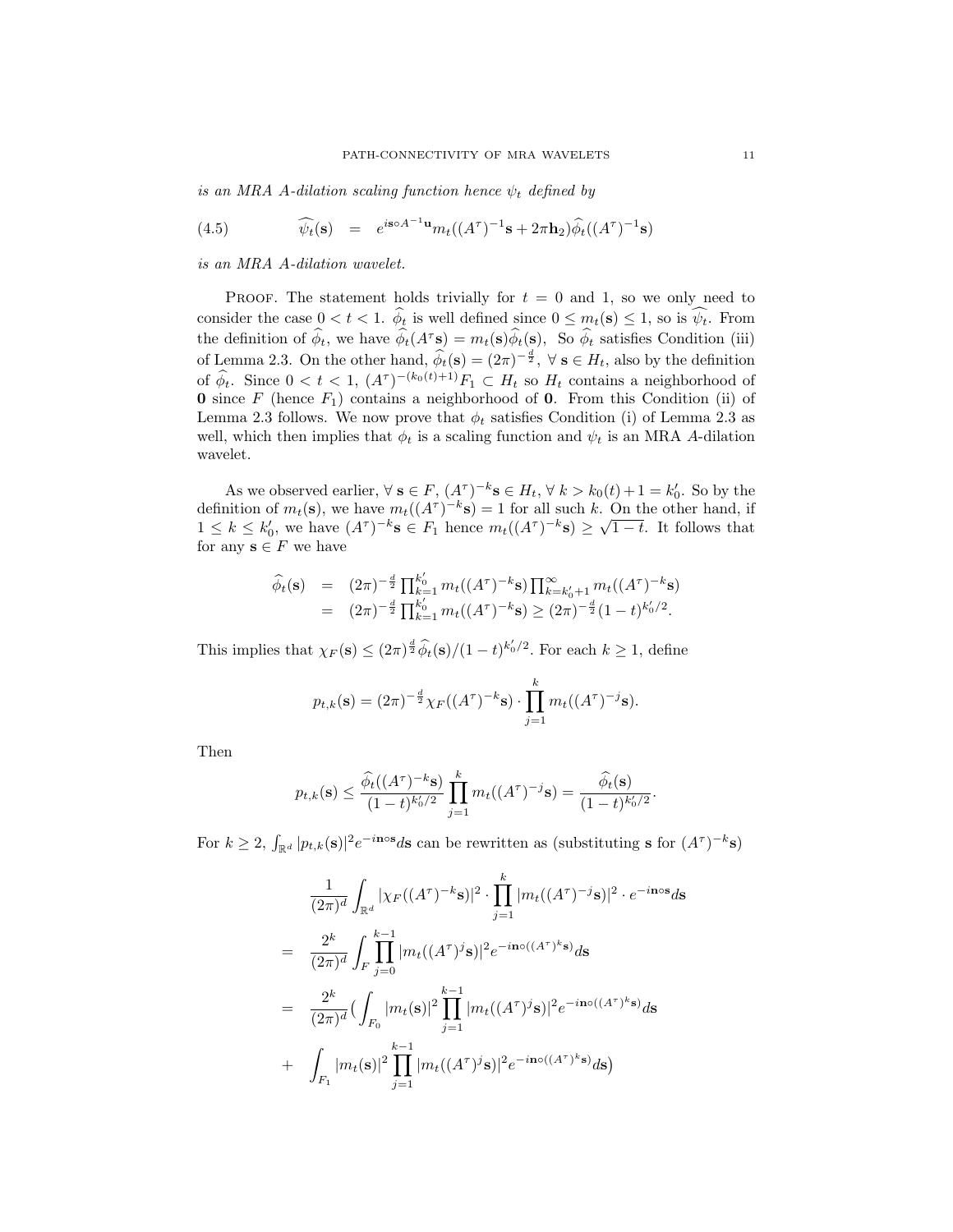Since  $F_0 \pm 2\pi \mathbf{h}_2$  is  $2\pi \mathbb{Z}^d$  translation congruent to  $F_1$  and  $e^{-ins}$ ,  $m_t(\mathbf{s})$  are  $2\pi \mathbb{Z}^d$ periodic, the above equality becomes (keep in mind that  $F_1 = (A^{\tau})^{-1}F$ )

$$
\frac{2^{k}}{(2\pi)^{d}} \left( \int_{F_{1}} |m_{t}(\mathbf{s}+2\pi \mathbf{h}_{2})|^{2} \prod_{j=1}^{k-1} |m_{t}((A^{\tau})^{j}(\mathbf{s}+2\pi \mathbf{h}_{2}))|^{2} e^{-i\mathbf{n} \circ ((A^{\tau})^{k}(\mathbf{s}+2\pi \mathbf{h}_{2}))} d\mathbf{s} \right)
$$
  
+ 
$$
\int_{F_{1}} |m_{t}(\mathbf{s})|^{2} \prod_{j=1}^{k-1} |m_{t}((A^{\tau})^{j}\mathbf{s})|^{2} e^{-i\mathbf{n} \circ ((A^{\tau})^{k}\mathbf{s})} d\mathbf{s} \right)
$$
  
= 
$$
\frac{2^{k}}{(2\pi)^{d}} \int_{F_{1}} (|m_{t}(\mathbf{s})|^{2} + |m_{t}(\mathbf{s}+2\pi \mathbf{h}_{2})|^{2}) \prod_{j=1}^{k-1} |m_{t}((A^{\tau})^{j}\mathbf{s})|^{2} e^{-i\mathbf{n} \circ ((A^{\tau})^{k}\mathbf{s})} d\mathbf{s}
$$
  
= 
$$
\frac{2^{k}}{(2\pi)^{d}} \int_{F_{1}} \prod_{j=1}^{k-1} |m_{t}((A^{\tau})^{j}\mathbf{s})|^{2} e^{-i\mathbf{n} \circ ((A^{\tau})^{k}\mathbf{s})} d\mathbf{s}
$$
  
= 
$$
\frac{2^{k-1}}{(2\pi)^{d}} \int_{F} \prod_{j=0}^{k-2} |m_{t}((A^{\tau})^{j}\mathbf{s})|^{2} e^{-i\mathbf{n} \circ ((A^{\tau})^{k-1}\mathbf{s})} d\mathbf{s} = \int_{\mathbb{R}^{d}} |p_{t,k-1}(\mathbf{s})|^{2} e^{-i\mathbf{n} \circ \mathbf{s}} d\mathbf{s}.
$$

Repeating the above procedure then leads to

$$
\int_{\mathbb{R}^d} |p_{t,k}(\mathbf{s})|^2 e^{-i\mathbf{n}\circ\mathbf{s}} d\mathbf{s} = \int_{\mathbb{R}^d} |p_{t,1}(\mathbf{s})|^2 e^{-i\mathbf{n}\circ\mathbf{s}} d\mathbf{s}
$$
\n
$$
= \frac{2}{(2\pi)^d} \int_F |m_t(\mathbf{s})|^2 e^{-i\mathbf{n}\circ(A^\tau \mathbf{s})} d\mathbf{s} = \frac{2}{(2\pi)^d} \int_{F_1} e^{-i\mathbf{n}\circ(A^\tau \mathbf{s})} d\mathbf{s}
$$
\n
$$
= \frac{1}{(2\pi)^d} \int_F e^{-i\mathbf{n}\circ\mathbf{s}} d\mathbf{s} = \frac{1}{(2\pi)^d} \int_{\Omega} e^{-i\mathbf{n}\circ\mathbf{s}} d\mathbf{s} = \delta_{\mathbf{n},\mathbf{0}}.
$$

So  $||p_{t,k}||^2 = 1$ . Clearly  $\lim_{k\to\infty} p_{t,k}(\mathbf{s}) = \widehat{\phi}_t(\mathbf{s})$  for all  $\mathbf{s} \in \mathbb{R}^d$ . Thus  $\phi_t \in L^2(\mathbb{R}^d)$ by Fatou's Lemma. Since  $p_{t,k}(\mathbf{s})$  is dominated by  $\widehat{\phi}_t(\mathbf{s})/(1-t)^{k_0^t/2}$ ,

$$
\lim_{k \to \infty} \int_{\mathbb{R}^d} |p_{t,k}(\mathbf{s})|^2 e^{-i \mathbf{n} \circ \mathbf{s}} d\mathbf{s} = \int_{\mathbb{R}^d} |\widehat{\phi}_t(\mathbf{s})|^2 e^{-i \mathbf{n} \circ \mathbf{s}} d\mathbf{s} = \delta_{\mathbf{n},\mathbf{0}}
$$

by Lebesgue's dominated convergence theorem. This is equivalent to  $\sum_{\ell \in \mathbb{Z}^d} |\widehat{\phi}_t(\mathbf{s}+$  $(2\pi\ell)|^2 = 1/(2\pi)^d$ , By Lemma 2.3,  $\phi_t$  is an MRA scaling function.

LEMMA 4.4. For each fixed  $t_0 \in [0, 1]$ , the mapping  $t \mapsto m_t(\mathbf{s})$  is continuous at  $t_0$  for almost all  $\mathbf{s} \in \mathbb{R}^d$ . That is, there exists a measure zero set  $N_{t_0} \subset \mathbb{R}^d$  such that for each  $\mathbf{s} \in \mathbb{R}^d \setminus N_{t_0}$ ,  $\forall \epsilon > 0$ ,  $\exists \delta > 0$  such that  $|m_t(\mathbf{s}) - m_{t_0}(\mathbf{s})| < \epsilon$  for all  $t \in [0, 1] \cap (t_0 - \delta, t_0 + \delta).$ 

PROOF. We shall only prove the case for  $0 < t_0 < 1$  and leave the cases  $t_0 = 0$ and  $t_0 = 1$  (which are simpler than the case of  $0 < t_0 < 1$ ) to the reader. Recall from the definition of the set  $H_t$  that  $H_{t_2} \subset H_{t_1}$  (hence  $F_1 \setminus H_{t_1} \subset F_1 \setminus H_{t_2}$ ) whenever  $t_2 \geq t_1$  and that  $\mu(H_t) = (1-t)\mu(F_1)$ .

For any  $t_0 \in (0,1)$ , define

 $M_{t_0} =$ ¡  $\cap_{t>t_0} ((F_1 \setminus H_t) \cap H_{t_0})$ ¢ ∪ ¡  $\cap_{t < t_0} (H_t) \cap (F_1 \setminus H_{t_0})$ ¢ .

It is easy to check that for any  $t > t_0$ , we have  $\mu((F_1 \backslash H_t) \cap H_{t_0}) = \mu(H_{t_0} \backslash H_t) = (t-t_0)$  $t_0\mu(F_1)$ . Similarly, for any  $t < t_0$ ,  $\mu(H_t \cap (F_1 \setminus H_{t_0})) = \mu(H_t \setminus H_{t_0}) = (t_0 - t)\mu(F_1)$ . Hence  $\mu(M_{t_0}) \leq 2|t-t_0|\mu(F_1)$  for any  $t \neq t_0$ . Since t is arbitrary and  $M_{t_0}$  is a fixed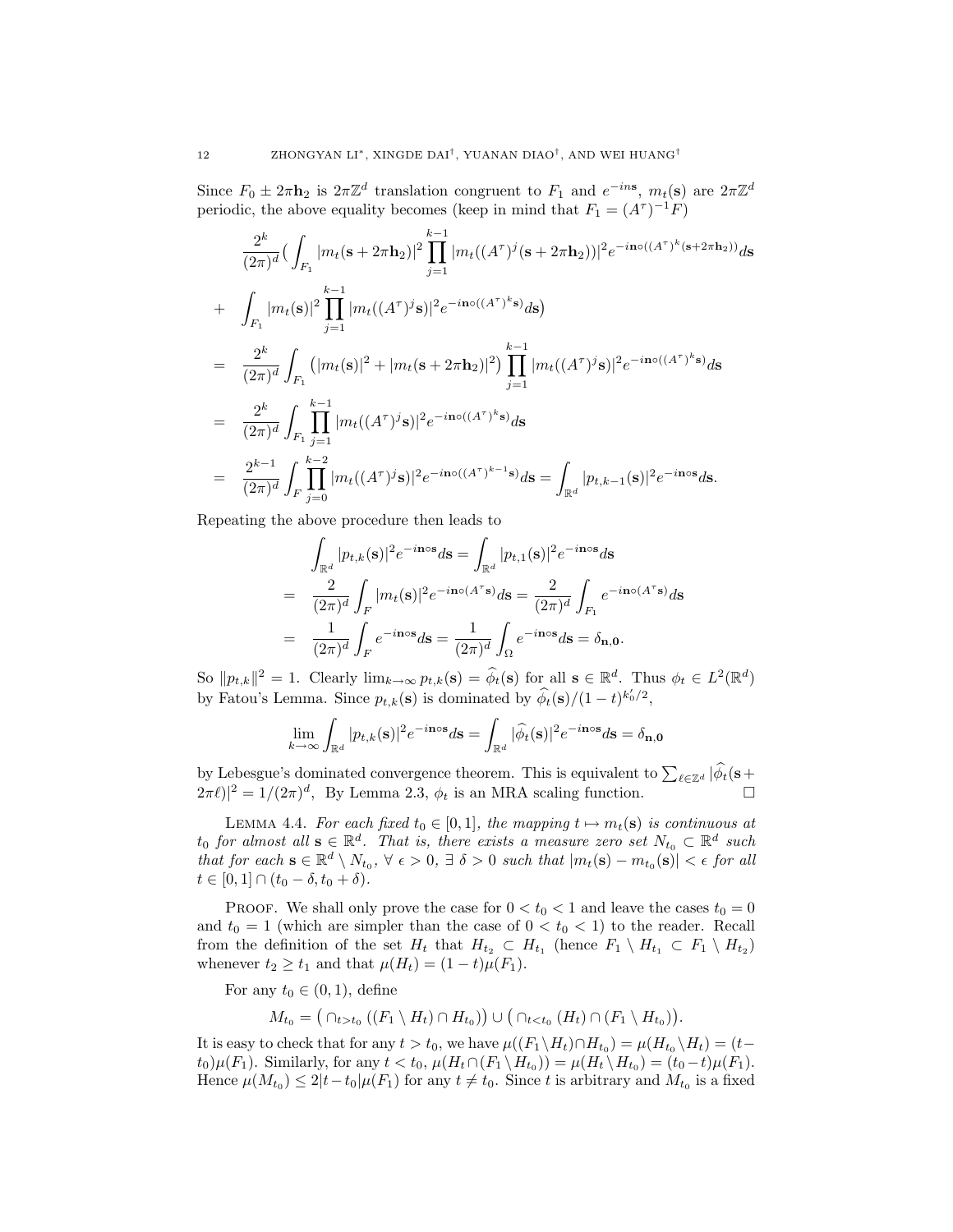measurable set, we must have  $\mu(M_{t_0}) = 0$ . Now define  $N_{t_0} = \bigcup_{\ell \in \mathbb{Z}^d} (M_{t_0} + \pi \ell),$ which is also a measure zero set.

For any  $\mathbf{s} \in \mathbb{R}^d \setminus N_{t_0}$ , there exists a (unique)  $\mathbf{s}_0 \in F$  such that  $\mathbf{s} - \mathbf{s}_0 \in 2\pi \mathbb{Z}^d$ ,  $\mathbf{s}_0 \in F_1 \setminus M_{t_0}$  or  $\mathbf{s}_0 \in F_0 \setminus M'_{t_0}$  where  $M'_{t_0}$  is the subset in  $F_0$  that is  $2\pi \mathbb{Z}^d$  translation congruent to  $M_{t_0} + 2\pi \mathbf{h}_2$ . Since  $m_t$  is  $2\pi \mathbb{Z}^d$  translation periodic, we have  $m_t(\mathbf{s}) =$  $m_t(\mathbf{s}_0)$ . Consider first the case that  $\mathbf{s}_0 \in F_1 \setminus M_{t_0}$ . By the definition of  $M_{t_0}$ , there exist  $t_1 < t_0 < t_2$  such that  $s_0 \notin H_{t_1} \setminus H_{t_2}$ . Choose  $\delta > 0$  small enough so that  $\delta < \min\{t_0 - t_1, t_2 - t_0\}$  and  $|\sqrt{1 - t + bt} - \sqrt{1 - t_0 + bt_0}| < \epsilon$  for any  $t \in$  $(0, 1) \cap (t_0-\delta, t_0+\delta)$  and any  $0 \leq b \leq 1$ . Then for any such t we have  $\mathbf{s}_0 \in H_{t_2} \subset H_{t_0}$ or  $\mathbf{s}_0 \in F_1 \setminus H_{t_1} \subset F_1 \setminus H_{t_0}$ . In the first case  $|m_t(\mathbf{s}_0) - m_{t_0}(\mathbf{s}_0)| = 0$  and in the second case  $|m_t(\mathbf{s}_0) - m_{t_0}(\mathbf{s}_0)| = |\sqrt{1 - t + tm_1^2(\mathbf{s}_0)} - \sqrt{1 - t_0 + t_0 m_1^2(\mathbf{s}_0)}| < \epsilon$  by the choice of  $\delta$ . The case of  $\mathbf{s}_0 \in F_0 \setminus M'_{t_0}$  can be similarly proven.

The result of Lemma 4.4 can be easily extended to the following corollary. We leave the proof to the reader.

COROLLARY 4.1. For each fixed  $t_0 \in [0,1]$  and each fixed  $k \geq 1$ , the mapping  $t \mapsto \prod_{j=1}^k m_t((A^{\tau})^{-j}s)$  is continuous at  $t_0$  for almost all  $s \in \mathbb{R}^d$ . That is, there exists a measure zero set  $N_{t_0}^k \subset \mathbb{R}^d$  such that for each  $s \in \mathbb{R}^d \setminus N_{t_0}^k$ ,  $\forall \epsilon > 0$ ,  $\exists \delta > 0$ such that  $|\prod_{j=1}^k m_t((A^{\tau})^{-j}s) - \prod_{j=1}^k m_{t_0}((A^{\tau})^{-j}s)| < \epsilon$  for all  $t \in [0,1] \cap (t_0 \delta, t_0 + \delta$ ).

LEMMA 4.5. For any  $t_0 \in [0,1]$ ,  $\lim_{t \to t_0} \widehat{\phi}_t(\mathbf{s}) = \widehat{\phi}_{t_0}(\mathbf{s})$  for  $\mathbf{s} \in \mathbb{R}^d$ . More precisely, for each fixed  $t_0 \in [0,1]$ , there exists a measure zero set  $N'_{t_0} \subset \mathbb{R}^d$  such that for any  $\mathbf{s} \in \mathbb{R}^d \setminus N'_{t_0}$ , we have  $\lim_{t \to t_0} \widehat{\phi}_t(\mathbf{s}) = \widehat{\phi}_{t_0}(\mathbf{s})$ .

PROOF. Since  $\widehat{\phi_1} \geq 0$ ,  $\lim_{j\to\infty} \widehat{\phi_1}((A^{\tau})^{-j}s) = 1/(2\pi)^{\frac{d}{2}}$ . For any given  $\varepsilon > 0$ and  $\mathbf{s} \in \mathbb{R}^d$  (modular a zero measure set), there exists a positive integer  $n_0$  such that  $\widehat{\phi_1}((A^{\tau})^{-n}\mathbf{s}) > 1/(2\pi)^{\frac{d}{2}} - \varepsilon/2$  and  $(A^{\tau})^{-n}\mathbf{s} \subset (A^{\tau})^{-1}F$  for any  $n \ge n_0$ . It that  $\varphi_1((A^{\tau})^{-n}S) > 1/(2\pi)^2 - \varepsilon/2$  and  $(A^{\tau})^{-n}S \subset (A^{\tau})^{-1}F$  for any  $n \ge n_0$ . It follows that  $m_t((A^{\tau})^{-n}S)$  is either 1 or  $\sqrt{(1-t) + tm_1^2((A^{\tau})^{-n}S)}$  for any  $t \in [0, 1]$ . In either case,  $m_t((A^{\tau})^{-n}s) \geq m_1((A^{\tau})^{-n}s)$ , thus  $\widehat{\phi}_t((A^{\tau})^{-n}s) \geq \widehat{\phi}_1((A^{\tau})^{-n}s)$  for any  $t \in [0,1]$ . Since  $\widehat{\phi}_t(\mathbf{s}') \leq 1/(2\pi)^{\frac{d}{2}}$  for any  $\mathbf{s}' \in \mathbb{R}^d$  by its definition, it follows that for any  $t_1, t_2 \in [0, 1]$ , we have

(4.6) 
$$
|\widehat{\phi_{t_1}}((A^{\tau})^{-n}\mathbf{s}) - \widehat{\phi_{t_2}}((A^{\tau})^{-n}\mathbf{s})| < \varepsilon/2.
$$

On the other hand, by Corollary 4.1, for each  $t_0 \in [0,1]$ , there exists a zero measure set  $N_{t_0}^{n_0} \subset \mathbb{R}^d$  such that for each  $s \in \mathbb{R}^d \setminus N_{t_0}^{n_0}$ ,  $\exists \delta > 0$  such that  $\prod_{j=1}^{\infty} m_t((A^{\tau})^{-j}s) - \prod_{j=1}^{\infty} m_{t_0}((A^{\tau})^{-j}s)| < \epsilon/2$  for all  $t \in [0,1] \cap (t_0 - \delta, t_0 + \delta)$ . Hence  $|\widehat{\phi}_t(\mathbf{s}) - \widehat{\phi}_{t_0}(\mathbf{s})|$  is bounded by

$$
\Big|\prod_{j=1}^{n_0} m_t((A^{\tau})^{-j} \mathbf{s}) \widehat{\phi}_t((A^{\tau})^{-n_0} \mathbf{s}) - \prod_{j=1}^{n_0} m_{t_0}((A^{\tau})^{-j} \mathbf{s}) \widehat{\phi_{t_0}}((A^{\tau})^{-n_0} \mathbf{s})\Big|
$$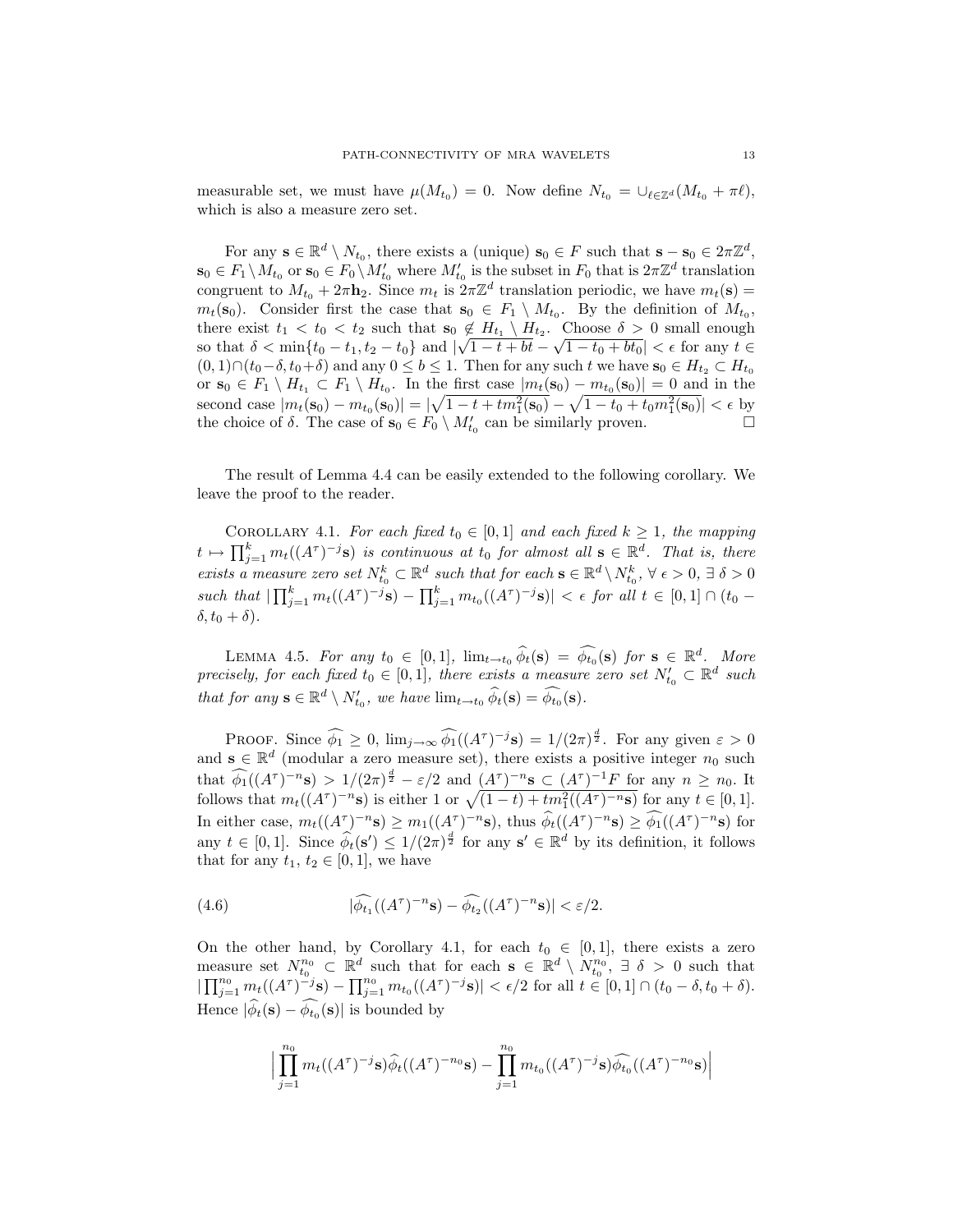14 ZHONGYAN LI<sup>∗</sup>, XINGDE DAI<sup>†</sup>, YUANAN DIAO<sup>†</sup>, AND WEI HUANG<sup>†</sup>

$$
= \Big| \prod_{j=1}^{n_0} m_t((A^{\tau})^{-j} \mathbf{s}) \cdot \widehat{\phi}_t((A^{\tau})^{-n_0} \mathbf{s}) - \prod_{j=1}^{n_0} m_{t_0}((A^{\tau})^{-j} \mathbf{s}) \widehat{\phi}_t((A^{\tau})^{-n_0} \mathbf{s})
$$
  
+ 
$$
\prod_{j=1}^{n_0} m_{t_0}((A^{\tau})^{-j} \mathbf{s}) \widehat{\phi}_t((A^{\tau})^{-n_0} \mathbf{s}) - \prod_{j=1}^{n_0} m_{t_0}((A^{\tau})^{-j} \mathbf{s}) \widehat{\phi}_{t_0}((A^{\tau})^{-n_0} \mathbf{s}) \Big|
$$
  

$$
\leq (2\pi)^{-\frac{d}{2}} \Big| \prod_{j=1}^{n_0} m_t((A^{\tau})^{-j} \mathbf{s}) - \prod_{j=1}^{n_0} m_{t_0}((A^{\tau})^{-j} \mathbf{s}) \Big|
$$
  
+ 
$$
\Big| \widehat{\phi}_t((A^{\tau})^{-n_0} \mathbf{s}) - \widehat{\phi}_{t_0}((A^{\tau})^{-n_0} \mathbf{s}) \Big| < \frac{\varepsilon}{2} + \frac{\varepsilon}{2} = \varepsilon.
$$
  

$$
m_{t \to t_0} \widehat{\phi}_t(\mathbf{s}) = \widehat{\phi}_{t_0}(\mathbf{s}).
$$

So  $\lim_{t\to t_0} \phi_t(\mathbf{s}) = \phi_{t_0}(\mathbf{s}).$ 

By the continuity of  $m_t(\mathbf{s})$  and  $\widehat{\phi}_t$ , we now have  $\lim_{t\to t_0} \widehat{\psi}_t(\mathbf{s}) = \widehat{\psi}_{t_0}(\mathbf{s})$  for almost every  $\mathbf{s} \in \mathbb{R}^d$ .

LEMMA 4.6. For 
$$
t_0, t \in [0, 1]
$$
,  $\lim_{t \to t_0} ||\widehat{\psi}_t - \widehat{\psi}_{t_0}||^2 = 0$ .  
\nPROOF. Since  $||\widehat{\psi}_t||^2 = ||\widehat{\psi}_{t_0}||^2 = 1$ ,  $||\widehat{\psi}_t - \widehat{\psi}_{t_0}||^2 = \langle \widehat{\psi}_t - \widehat{\psi}_{t_0}, \widehat{\psi}_t - \widehat{\psi}_{t_0} \rangle = 2 - \langle \widehat{\psi}_t, \widehat{\psi}_{t_0} \rangle - \langle \widehat{\psi}_{t_0}, \widehat{\psi}_t \rangle$ . Thus it suffices to show that  $\lim_{t \to t_0} \langle \widehat{\psi}_t, \widehat{\psi}_{t_0} \rangle = 1$ .

Since  $\widehat{\psi_{t_0}} \in L^2(\mathbb{R}^d)$ , for any  $\varepsilon > 0$ , there exists a sufficiently large number  $r > 0$  such that  $(\int_{|\mathbf{s}|>r} |\widehat{\psi_{t_0}}(\mathbf{s})|^2 d\mathbf{s})^{\frac{1}{2}} < \varepsilon/4$ . By Hölder's Inequality, we then have  $\int_{|\mathbf{s}|>r} |\widehat{\psi_t}(\mathbf{s}) - \widehat{\psi_{t_0}}(\mathbf{s})| \cdot |\widehat{\widetilde{\psi_{t_0}}(\mathbf{s})}| d\mathbf{s} \leq {\|\widehat{\psi_t}(\mathbf{s}) - \widehat{\psi_{t_0}}(\mathbf{s})\|}$  $\int_{|\mathbf{s}|>r} |\widehat{\psi_{t_0}}(\mathbf{s})|^2 d\mathbf{s} \, \frac{1}{2} < \varepsilon/2$  since  $\|\widehat{\psi_t}(\mathbf{s}) - \widehat{\psi_{t_0}}(\mathbf{s})\| \leq \|\widehat{\psi_t}(\mathbf{s})\| + \|\widehat{\psi_{t_0}}(\mathbf{s})\| = 2.$  On the other hand,  $|\widehat{\psi_t}(\mathbf{s}) - \widehat{\psi_{t_0}}(\mathbf{s})| \leq$  $1/(\pi)^{d/2}$  since  $|\widehat{\psi_t}(\mathbf{s})| \leq 1/(2\pi)^{\frac{d}{2}}$  and  $|\widehat{\psi_{t_0}(\mathbf{s})}| \leq 1/(2\pi)^{\frac{d}{2}}$  by (4.4), (4.5) and the fact that  $|m_t| \leq 1$  for any t. Thus by the dominated convergence theorem, we have  $\lim_{t\to t_0} \int_{|\mathbf{s}|\leq r} |\widehat{\psi_t}(\mathbf{s}) - \widehat{\psi_{t_0}}(\mathbf{s})| d\mathbf{s} = 0.$  Therefore, there exists a number  $\delta > 0$  such that  $\int_{|\mathbf{s}| \le r} |\psi_t(\mathbf{s}) - \hat{\psi}_{t_0}(\mathbf{s})| d\mathbf{s} < \varepsilon/2$  whenever  $|t - t_0| < \delta$ . Combining the above leads to

$$
|\langle \widehat{\psi_t}, \widehat{\psi_{t_0}} \rangle - 1| = |\langle \widehat{\psi_t}, \widehat{\psi_{t_0}} \rangle - \langle \widehat{\psi_{t_0}}, \widehat{\psi_{t_0}} \rangle| = |\int_{\mathbb{R}^d} (\widehat{\psi_t}(\mathbf{s}) - \widehat{\psi_{t_0}}(\mathbf{s})) \cdot \overline{\widehat{\psi_{t_0}}(\mathbf{s})} d\mathbf{s}|
$$
  
\n
$$
\leq \int_{|\mathbf{s}| \leq r} |(\widehat{\psi_t}(\mathbf{s}) - \widehat{\psi_{t_0}}(\mathbf{s})) \overline{\widehat{\psi_{t_0}}(\mathbf{s})} | d\mathbf{s} + \int_{|\mathbf{s}| > r} |(\widehat{\psi_t}(\mathbf{s}) - \widehat{\psi_{t_0}}(\mathbf{s})) \overline{\widehat{\psi_{t_0}}(\mathbf{s})} | d\mathbf{s} < \varepsilon.
$$
  
\n
$$
\lim_{t \to t_0} \|\widehat{\psi_t} - \widehat{\psi_{t_0}} \|^2 = 0.
$$

Since the inverse Fourier transform preserves norm, it follows that the mapping  $t \mapsto \psi_t$  is continuous in the  $L^2(\mathbb{R}^d)$  norm topology. This completes the proof of the connectedness theorem.

### 5. Further Discussions

The path-connectivity for the set of all 2-dilation MRA wavelets was first established in [16, 19] for the one dimensional case. In [15], the authors solved the path-connectivity problem for all matrices in  $M_2^{(2)}(\mathbb{Z})$ . The approach used in [15] depends on a special property that a matrix in  $M_2^{(2)}(\mathbb{Z})$  possesses. The purpose of

 $So$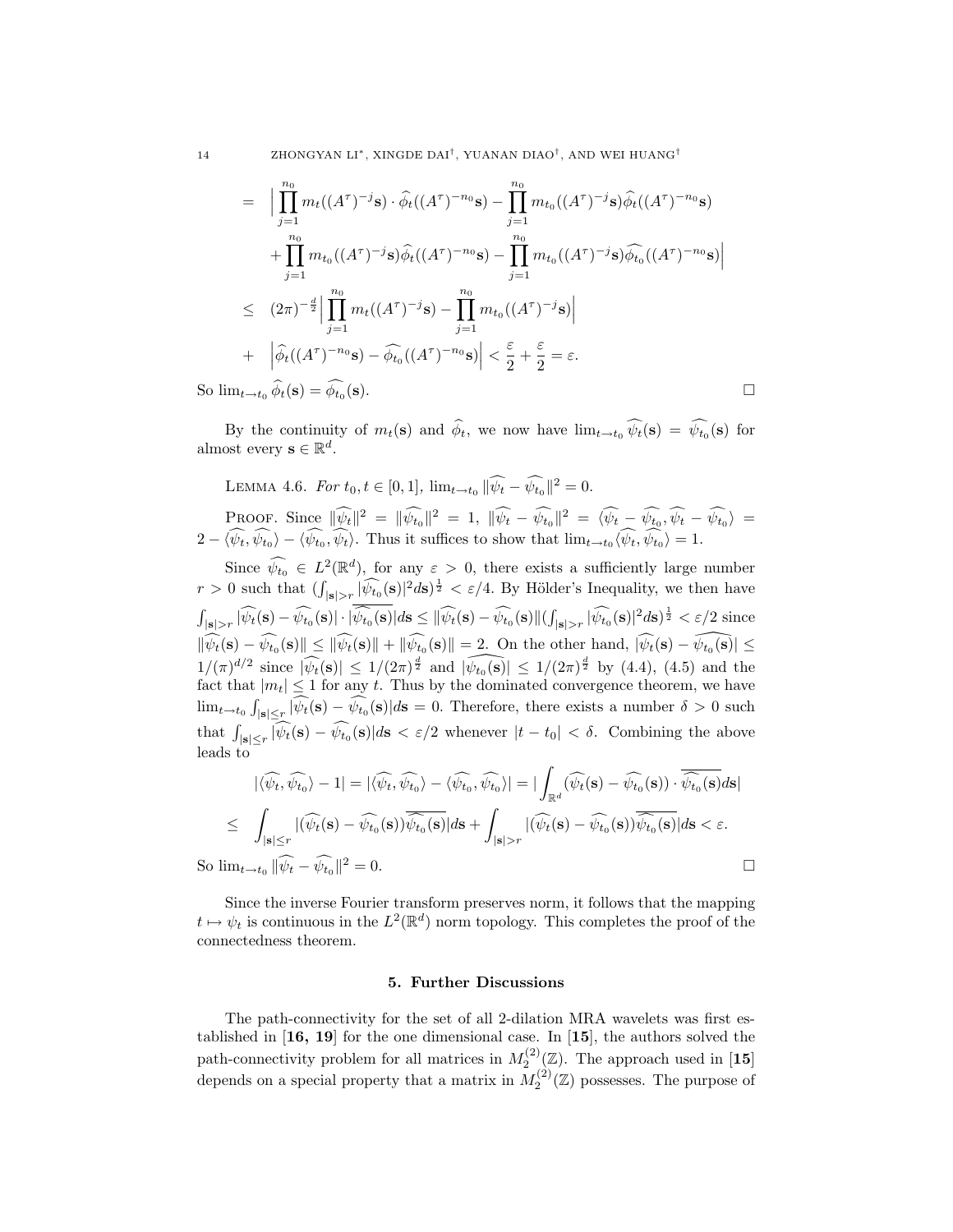this section is to show that a matrix in  $M_3^{(2)}(\mathbb{Z})$  may no longer possess this property. Consequently, the argument used in this paper to establish the path-connectivity of all A-dilation MRA wavelets for any  $A \in M_d^{(2)}$  $\frac{d^{(2)}(Z)}{d}$  is not a simple generalization of the earlier approaches.

Two  $d \times d$  integral matrices B and C are said to be *integrally similar* if there exists an integral  $d \times d$  matrix P such that  $|\det(P)| = 1$  and  $P^{-1}BP = C$ . The integral similarity then defines an equivalent relation among matrices of  $M_d^2(\mathbb{Z})$ . For  $d = 2$ , there are exactly six integrally similar classes in  $M_2^{(2)}(\mathbb{Z})$  [13]. A representative from each of these classes is listed below.

$$
\left(\begin{array}{cc}0&2\\1&0\end{array}\right),\left(\begin{array}{cc}0&2\\-1&0\end{array}\right),\left(\begin{array}{cc}1&1\\-1&1\end{array}\right),\left(\begin{array}{cc}-1&-1\\1&-1\end{array}\right),\left(\begin{array}{cc}0&2\\-1&1\end{array}\right),\left(\begin{array}{cc}0&-2\\1&-1\end{array}\right).
$$

An important point about the above representatives is that each of them has the property that  $(A^{\tau})^{-1}\Omega \subset \Omega$  where  $\Omega = [-\pi, \pi)^2$ . For an expansive matrix with this property, one could then employ the nice geometric structures of  $\Omega$  and  $(A^{\tau})^{-1}\Omega$ in the construction of  $m_t$  (and  $\phi_t(\mathbf{s}), \psi_t(\mathbf{s})$ ). In particular, a general Shannon-type wavelet can be visualized in these cases. For a matrix in  $M_2^{(2)}(\mathbb{Z})$  that does not have this property, one can use its representative in the above list (in its equivalent class) and use the following useful theorem (proved in [15]).

THEOREM 5.1. [15] For any  $2 \times 2$  integral matrix P with  $|\det P| = 1$ , let  $\Phi_P: L^2(\mathbb{R}^2) \longrightarrow L^2(\mathbb{R}^2)$  be the operator defined by  $\Phi_P(g(\mathbf{t})) = g(P\mathbf{t})$ . If B and C are two  $2 \times 2$  integral, expansive matrices such that  $P^{-1}BP = C$ , then the following statements hold

(i)  $\psi$  is a B-dilation wavelet iff  $\Phi_P(\psi)$  is a C-dilation wavelet;

(ii) A function  $f \in L^2(\mathbb{R}^2)$  is a B-dilation wavelet multiplier iff the function  $\Phi_{(P^{\tau})^{-1}}(f)$  is a C-dilation wavelet multiplier.

The linear operator  $\Phi_P: L^2(\mathbb{R}^2) \longrightarrow L^2(\mathbb{R}^2)$  defined above is obviously continuous and unitary (since  $|\det P| = 1$ ). In the case that P is also integral and  $P^{-1}BP = C$ , then Theorem 5.1 asserts that  $\Phi_P: W_B \longrightarrow W_C$  is a continuous and bijective mapping, where  $W_B$  is the set of all B-dilation wavelets and  $W_C$ is the set of all C-dilation wavelets.  $\Phi_P$  is also a bijection between the set of all B-dilation MRA wavelets and the set of all C-dilation MRA wavelets. These observations imply that at least for the two dimensional case, the path-connectivity problem of all *B*-dilation MRA wavelets for any  $B \in M_2^{(2)}(\mathbb{Z})$  is equivalent to the path-connectivity problem of all A-dilation MRA wavelets where A is one of the six matrices listed above. This is precisely what these authors did in [15]: they established the path-connectivity of all A-dilation MRA wavelets where A is one of the six matrices listed above, which then implied that all B-dilation MRA wavelets are path-connected for any  $B \in M_2^{(2)}(\mathbb{Z})$ . A different way to interpret the above theorem (or the classifications of  $M_2^{(2)}(\mathbb{Z})$  matrices into the 6 integrally similar equivalent classes) is that for any matrix A in  $M_2^{(2)}(\mathbb{Z})$ , a general Shannon-type A-dilation MRA wavelet can be constructed using a set  $F$  where  $F$  has the form PΩ for some  $P \in M_2^{(1)}(\mathbb{Z})$ . Of course, such explicit expression for an MRA wavelet would be desirable. In some sense, the approach in [15] made the maximum use of this property of  $M_2^{(2)}(\mathbb{Z})$ .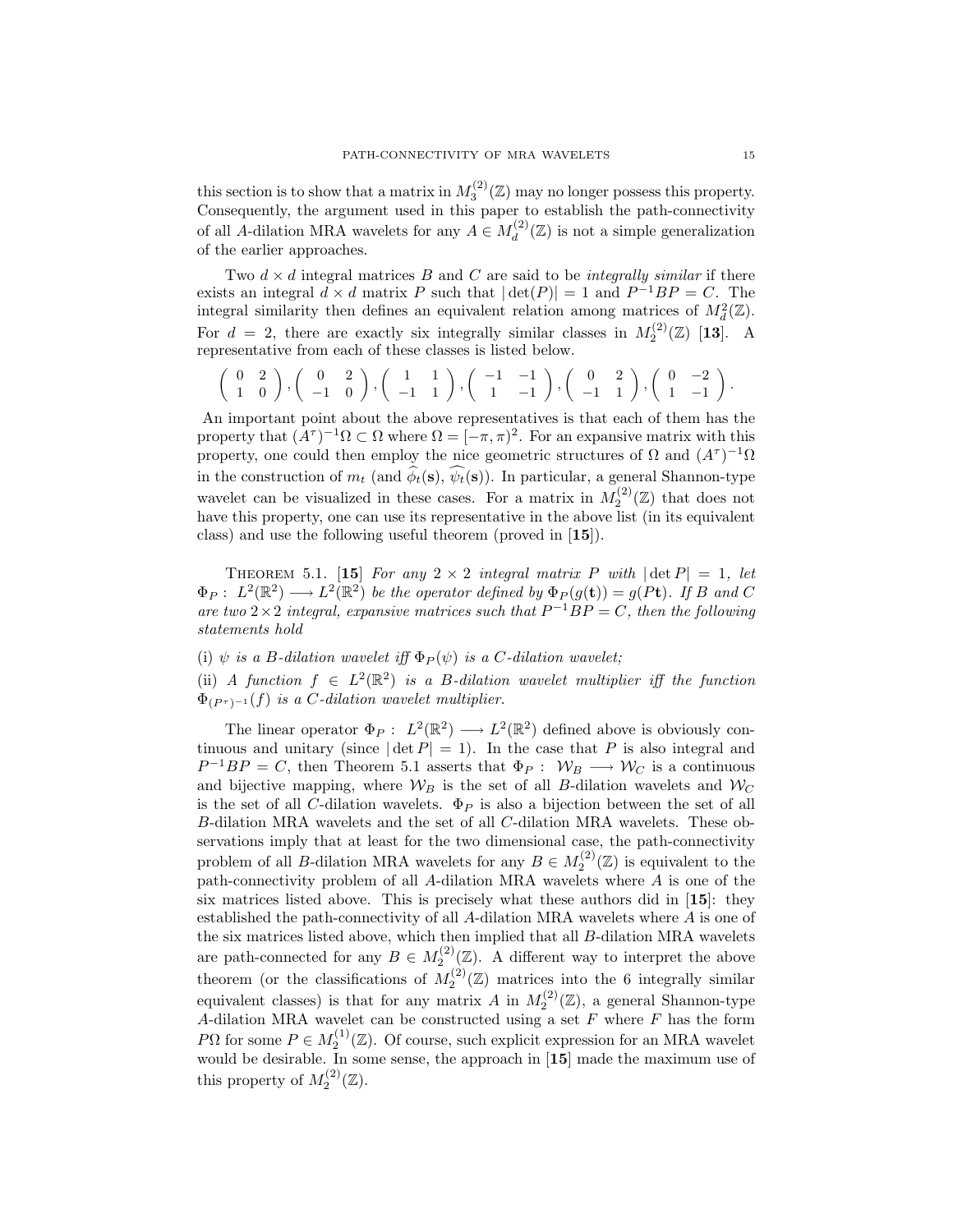Let us now consider the possibility of extending that approach in the case of  $d = 3$ . In other words, one would like to establish the following:

(1) Identify all integrally similar equivalent classes of matrices in  $M_3^{(2)}(\mathbb{Z})$ ;

(2) Show that in each such class there is a representative matrix A with the property that  $(A^{\tau})^{-1}\Omega \subset \Omega$  where  $\Omega = [-\pi, \pi)^3;$ 

(3) Explore the structure of  $(A^{\tau})^{-1}\Omega$  and the possibility of using this structure in the definition of  $m_t(s)$  (and  $\phi_t$ ,  $\psi_t$ ) that would lead to the establishment of path-connectivity of all A-dilation MRA wavelets for such matrix A.

Unfortunately, the first task seems to be a very difficult problem. The authors failed to find an answer to this question in the literature. The third task, even when successfully carried out, can only solve the problem for some matrices in  $M_3^{(2)}(\mathbb{Z})$ . The biggest problem turned out to be task 2: there are integrally similar equivalent classes in  $M_3^{(2)}(\mathbb{Z})$  which do not have any representative A with the property  $(A^{\tau})^{-1}\Omega \subset \Omega$ . The authors do not intend to elaborate the details here. Instead, we will just list some of our findings about  $M_3^{(2)}(\mathbb{Z})$ .

Firstly, there are 14 similar equivalent classes (but we are not sure if they are all the integrally similar classes) in  $M_3^{(2)}(\mathbb{Z})$ . A representative from each class is listed below.

$$
\left(\begin{array}{rrrrrr} 0 & -1 & -1 \\ 0 & -1 & 1 \\ 1 & 0 & 0 \end{array}\right),\ \left(\begin{array}{rrrr} 0 & 0 & -1 \\ 2 & -1 & 0 \\ 0 & 1 & 0 \end{array}\right),\ \left(\begin{array}{rrrr} 0 & -1 & 1 \\ 0 & -1 & -1 \\ 1 & 0 & 0 \end{array}\right),\ \left(\begin{array}{rrrr} 0 & 0 & 1 \\ 2 & 0 & 0 \\ 0 & 1 & 0 \end{array}\right),\ \left(\begin{array}{rrrr} 0 & 1 & 0 \\ 0 & 0 & 1 \\ 2 & 1 & 0 \end{array}\right),
$$

$$
\left(\begin{array}{rrrr} 0 & 1 & 0 \\ 0 & 0 & -1 \\ 2 & -1 & 0 \end{array}\right),\ \left(\begin{array}{rrrr} 1 & -1 & 0 \\ 0 & 0 & -1 \\ 1 & 1 & 0 \end{array}\right),\ \left(\begin{array}{rrrr} 1 & 0 & 1 \\ 1 & 0 & -1 \\ 0 & -1 & 0 \end{array}\right),\ \left(\begin{array}{rrrr} 0 & 0 & 1 \\ 2 & 1 & 0 \\ 0 & 1 & 0 \end{array}\right),\ \left(\begin{array}{rrrr} 0 & 2 & 0 \\ 0 & 0 & -1 \\ 1 & 0 & 0 \end{array}\right),
$$

$$
\left(\begin{array}{rrrr} -1 & -1 & -1 \\ 0 & -1 & 1 \\ 1 & 0 & 0 \end{array}\right),\ \left(\begin{array}{rrrr} -1 & -1 & -1 \\ -1 & 0 & 0 \\ 0 & -1 & 1 \end{array}\right),\ \left(\begin{array}{rrrr} -1 & -1 & 0 \\ 0 & 0 & -1 \\ 1 & -1 & 1 \end{array}\right),\ \left(\begin{array}{rrrr} 0 & -1 & -1 \\ 0 & 1 & -1 \\ 1 & 0 & 1 \end{array}\right).
$$

Secondly, of these 14 classes, 4 of them do not have any representative A with the property  $(A^{\tau})^{-1}\Omega \subset \Omega$ . The last four matrices listed above are the representatives of these four classes. It would be interesting to know if one can find a bounded set  $F$  (as used in the definition of a general Shannon type wavelet) that is also geometrically nice and simple.

Thirdly, the 10 other representatives in the above list all have the property  $(A^{\tau})^{-1}\Omega \subset \Omega$ . It is interesting to note that within each of these 10 classes, there are exactly 24 matrices with this property. For any other matrix in one of these classes, it is not clear whether it is integrally similar to one of these 24 representatives. We suspect that is the case.

Finally, for  $d \geq 4$ , the situation will be even more complicated and it is plausible that similar equivalent classes like the last 4 in the above list exist. Since our findings above are obtained through exhaustive search, the method cannot be easily generalized to handle the more general cases in higher dimension. This would be a problem for future study.

Acknowledgement. Zhongyan Li thanks the Department of Mathematics and Statistics at UNC Charlotte for its hospitality.